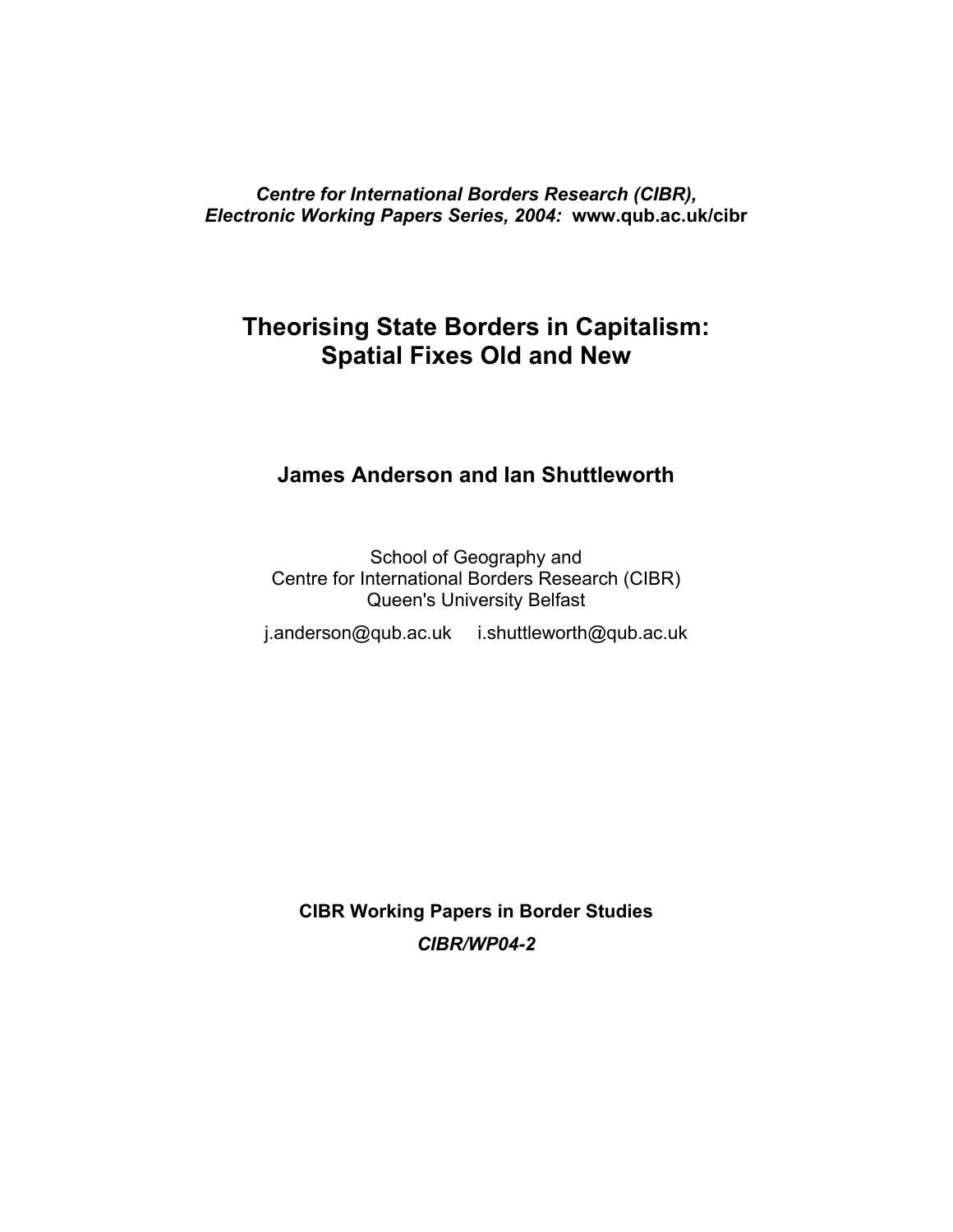#### **Abstract**

An earlier CIBR Working Paper, *Theorising State Borders: 'Politics/Economics' and Democracy in Capitalism,* focused on the apparent contradiction of a globalised world economy which is politically divided into a multiplicity of territorial national states. Discussion concentrated on aspects of borders that are peculiar to capitalism and stem from its partial separation or contradictory unity of politics and economics. This partial separation, unique to the capitalist mode of production, was seen to be a pre-condition both of the political sovereignty or independence of national states, and of the contemporary economic 'globalisation' of production which involves the widespread export of capital to these independent countries. It was suggested that the world economy and the political system of bordered states should be conceived as a single system - albeit one with internal contradictions - and that the notion of two separate 'logics' may be misleading (Anderson 2001). To explore these issues in more concrete terms, it was decided to concentrate on the somewhat narrower focus of cross-border labour migration which perhaps exemplifies the contradictory unity of 'politics/economics' at its sharpest. Labour is pre-eminently 'economic' but when the 'free labour' of capitalism crosses borders it is subjected to additional *extra*-economic compulsions, political, cultural and ideological. Thus borders are used to regulate and control labour in various ways, though not as generally supposed and there is more - and less - to border controls than meets the eye. However, in accounts of contemporary globalisation we found that cross-border flows of labour seemed to be relatively neglected compared to flows of capital. This was despite migrant labour's recently increased importance: quantitative in the large numbers of people involved, and arguably qualitative in its wider implications for the economy. In this paper we formulate the hypothesis that labour immigration to the core regions of the world economy now constitutes a new 'spatial fix' for capitalist crisis, and further that it operates in a new combination with the 'old fix' of exporting capital (1).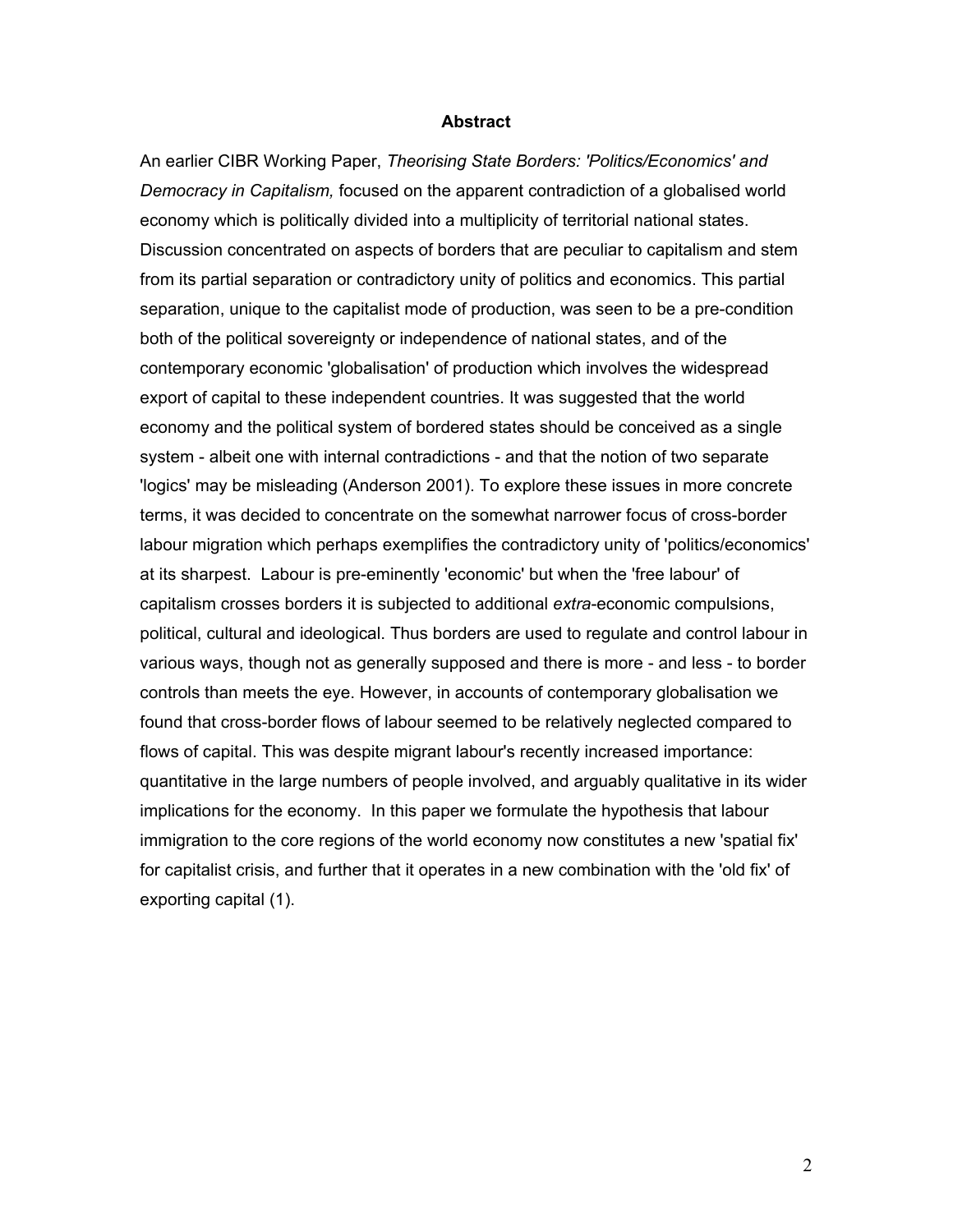### **I. Exporting capital or importing labour?**

A major contradiction of the contemporary global system is widely seen as lying between the hyper-mobility of transnational capital and the immobility of labour still caged within national borders (see e.g., Amin 1996). The relatively free transnational movement of capital, goods and information across borders is contrasted to the lack of such freedom for people in general and labour in particular. Sometimes the contrast is highlighted as demonstrating the inconsistency of a neo-liberalism which is not prepared to extend to labour the freedom of movement which it vigorously demands for the other factors of production. Yet labour migration across borders has recently been large scale and in some respects unprecedented. For example, Ireland quite suddenly went from being a country of chronic out-migration since the 19th century, and of threatened economic crisis in the 1980s, to a country of substantial in-migration in the 1990s (see MacLoughlin 1994, MacEinri 2002). Immigrant labour, although subjected to hostile and racist reactions as in other 'host' countries, was clearly a major factor behind the economic success of the 'Celtic Tiger' (2).

More significantly, the USA, as the major 'motor' of the global economy (its multinationals directly responsible for the 'Celtic Tiger'), also went from recession in the 1980s to the "economic boom of the 1990s... created on the back of foreign workers and a decade that saw the highest number of immigrants in the country's history" (*Guardian* 3.12.02). Initially they were partly hidden from official enumeration, but in 2002 it was estimated that during the 1990s more than 13.5 million workers entered the United States, arriving at an even greater rate than during the "Great Wave" of immigration around the turn of the 19th century, and from a much wider range of countries (Sum *et al 2002*). The 13.5 million estimate (perhaps under-estimate) includes an astonishing 9 million undocumented immigrants working in the US illegally in mostly low-paid jobs (3).

In fact a wide range of 'First World' countries including Japan have experienced high levels of in-migration with significant proportions undocumented or hidden (4). This immigration, particularly of low paid labour from 'Third' and former 'Second World' countries, is historically unmatched in quantity and in the characteristics of the migrants and migratory processes. It might partly be explained as meeting the needs of 'ageing' indigenous populations in the 'First World' but clearly much more is involved. After all, Ireland's population is the youngest in Western Europe; and some of the hidden element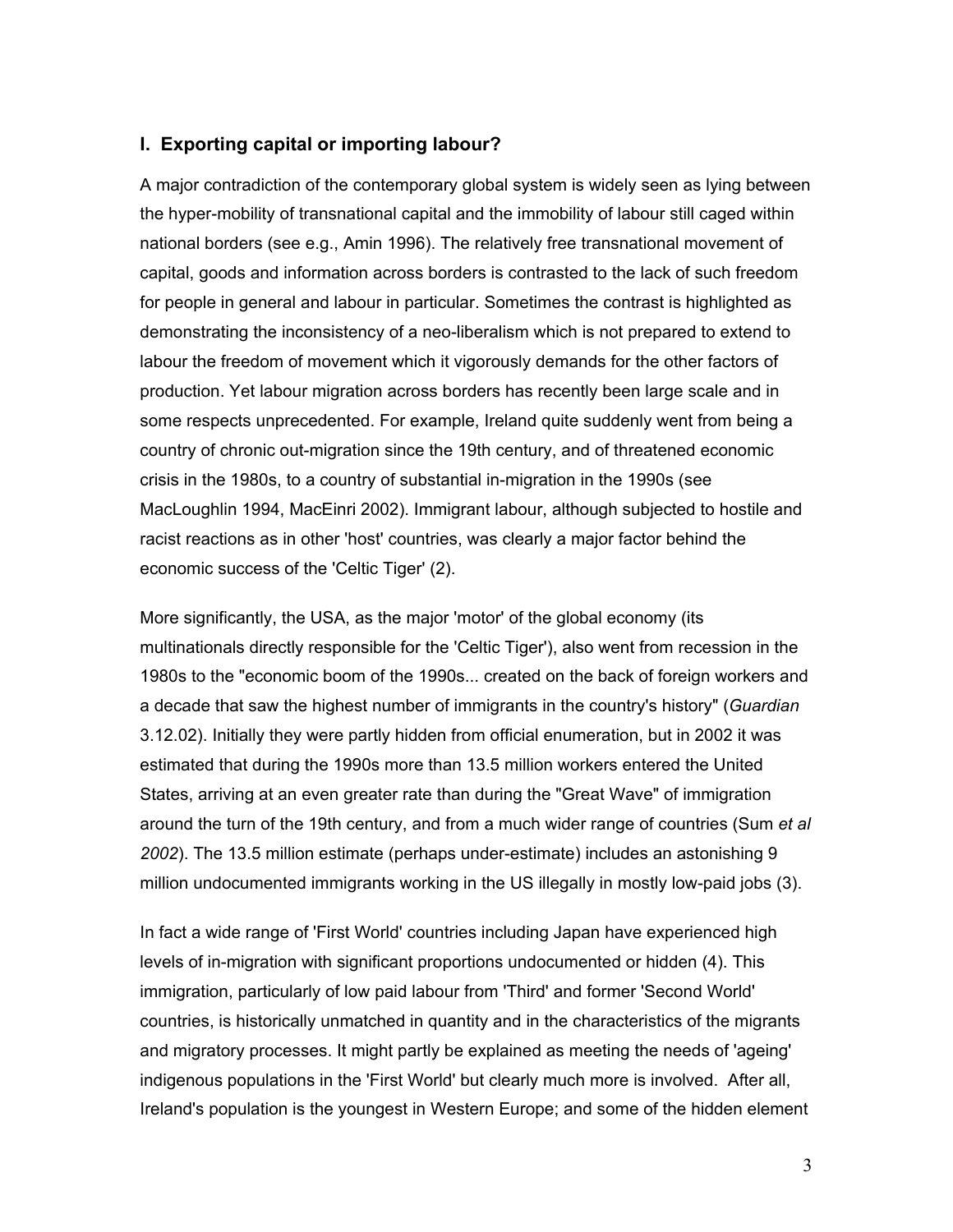of contemporary immigration seems new. This, in turn, it might be argued, could explain why migrant labour is systematically underplayed or even ignored in some contemporary 'globalisation' theory - despite differences of political perspective (e.g., Amin 1996; Stiglitz 2002), the emphasis is all or mostly on the mobility of capital, even though the importing of labour, especially cheap labour, is strongly associated with economic success. But again, much more is involved.

The export of capital to non-capitalist, under-developed or cheap labour peripheries and colonies has for long been seem as one possible 'external solution' or 'spatial fix' for economic crises of over-accumulation in the core regions of the world economy (Harvey 2001). But could it be that this 'old' fix - which we can call 'Fix 1' - has perhaps been replaced or supplemented, by a new, partly hidden and unrecognised 'Fix 2' where cheap labour is imported to the core economies from the peripheries? Instead of capital being exported from the core to low-wage peripheral areas in an attempt to counter crisis tendencies, has there been an historic switch to importing labour from the periphery to the core, and especially to low-paid, low-skill jobs in the core? (5) This 'Fix 2' hypothesis is our main focus, but having dealt initially with the old Fix 1, we also address the secondary hypothesis that Fix 1 is now making a come-back with the new 'imperial turn'. As Fix 1 with its emphasis on 'external' colonies was integral to the old imperialism, is it regaining importance in the new imperialism, with the result that both fixes perhaps now operate as alternative solutions or in tandem, rather than being mutually exclusive?

These questions are addressed in the next three sections which deal with the old Fix 1, the new Fix 2, and then both fixes together. They explicate our basic model of 'Two Spatial Fixes' (Fig. 1):

|                        | FIX 1                                                       | FIX <sub>2</sub>                                       |
|------------------------|-------------------------------------------------------------|--------------------------------------------------------|
| <b>Main flow</b>       | Capital moves from core to<br>periphery                     | Labour moves from periphery to<br>core                 |
| <b>Reverse flow</b>    | Profit remittances sent back to core                        | Wage remittances sent back to<br>periphery             |
| <b>Subsidiary flow</b> | In 19th century, core labour<br>'colonisation' of periphery | Since 1980s, debt repayments from<br>periphery to core |

#### *Figure 1***: TWO SPATIAL FIXES for CRISES OF OVER-ACCUMULATION in CORE ECONOMIES**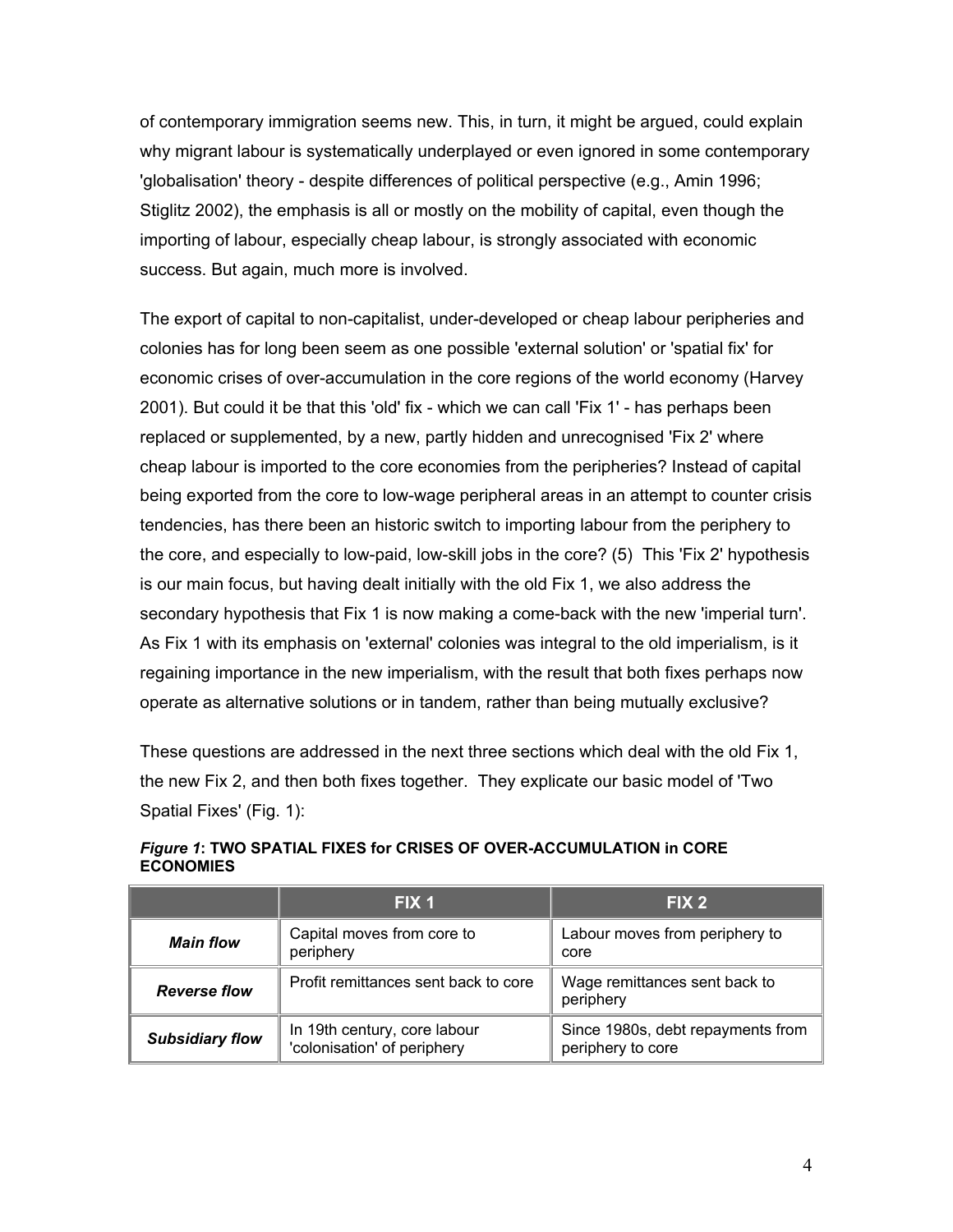Our model and hypotheses necessarily encompass a number of other very complex issues. Hence this initial working paper is provisional, schematic for the sake of clarity and still confined to a general theoretical level rather than attempting detailed empirical 'proof' of the hypotheses. Four issues have particular relevance: the meaning of 'crisis'; the different periods in capitalism's historical development which help explain the different 'fixes' pursued by capital; the appropriate levels or units of analysis which have also changed over time; and the regulatory role of state borders in cheapening labour. Both spatial fixes, rather than being simply an abstract matter of the direction of flows of capital or labour - *to* or *from* core and periphery - have to be seen as responses to crisis tendencies, and they have to be contextualised in terms of changes in the structure of labour markets, of global geopolitics and geoeconomics.

Section II outlines capitalism's crisis tendencies and various 'fixes' for them. It starts with David Harvey's (2001) exposition of the 'external solution' of exporting capital, the old Fix 1, from its Hegelian roots through to Marxist and liberal theories of imperialism in the late 19th century. But to speak now of '*external* solutions' is highly problematical since capitalism has become a globalised system and no longer has any significant *non*capitalist colonies or peripheries. Section III therefore discusses appropriate units of analysis for understanding crisis tendencies, and possible definitions of 'core(s)' and 'periphery(ies)' for analysing our hypothesised Fix 2. It situates Fix 2 in terms of: the neoliberal de-regulation of core labour markets in the 1980s and 90s (see Peck 2001, Jessop 2003); the concentration of cheap immigrant labour in particular sectors in the core (e.g., agri-industry and services); and the role of borders and border controls as regulators or filters which further cheapen already cheap peripheral labour, allowing it in under duress rather than actually denying entry. The contradiction between hyper-mobile capital and immobile labour caged by borders is less than the full story, and this story is even more contradictory than the inconsistencies of neo-liberalism might suggest.

Fix 2 has also to be contextualised more globally in terms of the retreat of core capital from large areas of the world - what Michael Mann (2001) calls 'ostracising imperialism', and what for Ankie Hoogvelt (1997) is 'imploding globalisation'. 'Imploding' points to the over-accumulation of capital within the core, while 'ostracising' points to the actively selective, discriminatory and contradictory character of the new imperialism. Huge reserve supplies of under-used labour have been created in the periphery, while simultaneously there is increased demand for labour concentrated within the core - the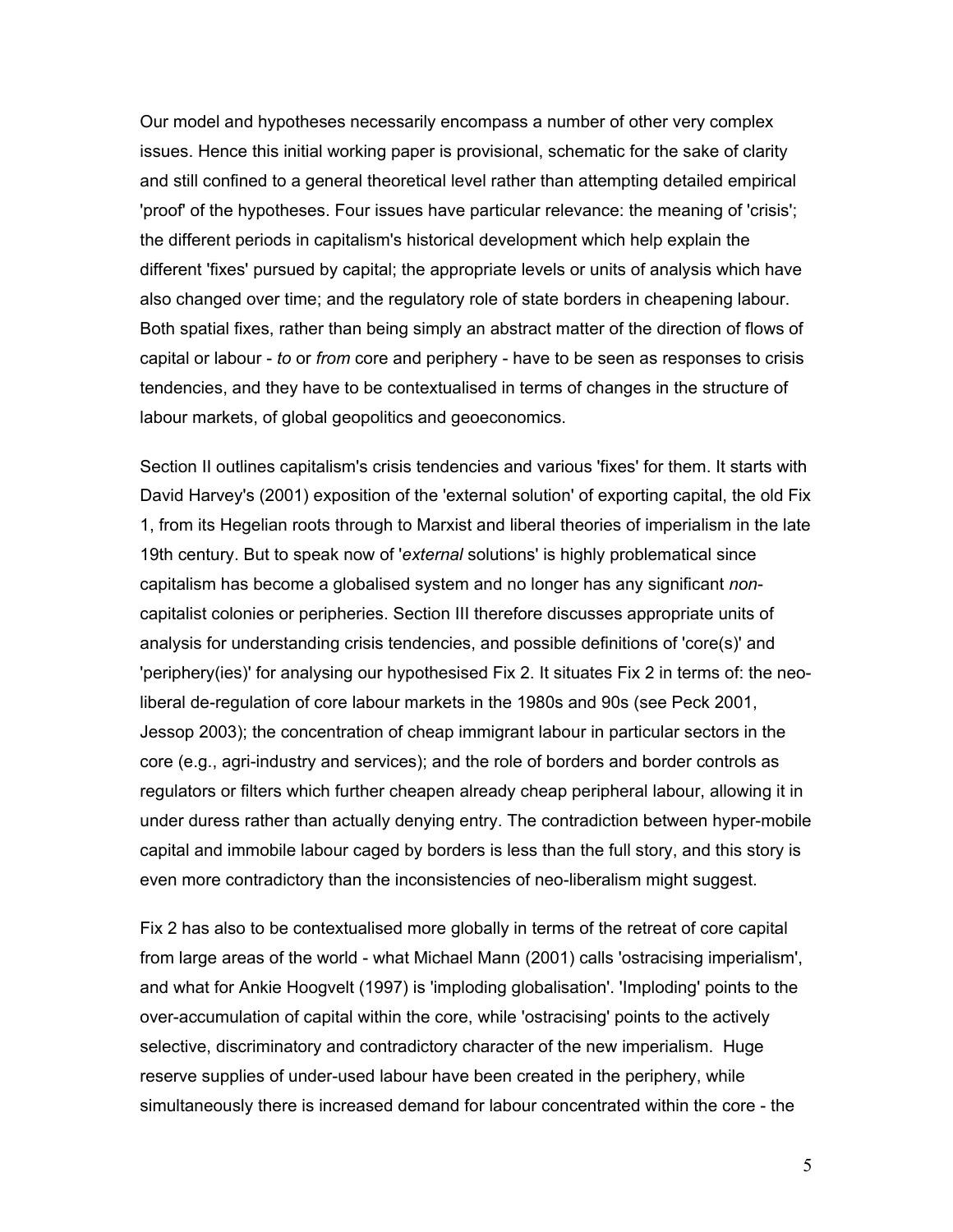pre-conditions for Fix 2. But the implosive effects of Fix 2 further concentrate capital in the core and increase the difficulties in finding profitable outlets for it - exacerbating the very problem it was meant to solve - and hence these conditions are also giving rise to a re-assertion of Fix 1 and the export of capital. In Section III we point to the selective reincorporation or 're-colonisation' of the 'ostracised periphery', both informally and in more formal territorial 'empires'. The new imperialism has been highlighted by the USA's aggressive neo-conservatism in the aftermath of '9/11', but arguably better examples of selective re-incorporation can be found, informal ones in the spectacular economic growth of China and India, and more formal ones in the selective expansion of the European Union which involves both Fix 1 and Fix 2. Whether these fixes can solve capitalism's crisis tendencies is another question.

### **II. The old Fix 1 and other fixes**

Harvey (2001) in a very stimulating account traced the traditional 'spatial fix' for capitalist crisis back to Hegel and von Thunen in the 1820s before it was developed by Marx in mid-century. Their theorising about the export of capital to counter crisis tendencies was borne out in the empirical reality of the 'Great Depression' of 1873-96 and the early 20th century - the 'high noon' of empire and inter-imperialist rivalry in the decades leading up to WWI in 1914. It was further theorised by Hobson, Lenin, Luxemburg, Bukharin and others after it had emerged in practice with exports of capital and labour to formal and informal colonies. However, in the inter-war period the export of capital (and labour) was reduced in the general tendency towards 'closed' economies and 'autarky', and Harvey (2001) seems to suggest that the spatial fix of capital exports may alternate with autarky (6).

Most of the early theorists saw this spatial fix as in some sense located outside the 'core' of the capitalist system and requiring the export of surplus capital.Hegel and von Thunen did not believe that the 'internal solution' of Adam Smith's 'hidden hand of the market' was capable of delivering social harmony and a 'just wage' in the core economies. Setting up colonies to take surplus capital and population was Hegel's answer, while for von Thunen (who objected to imperialism on ethical grounds) 'colonies' were only a theoretical device which he thought enabled him to calculate a just minimum wage for workers which could be ensured by the state (the minimum being that required to retain a population from leaving to set their own businesses in his hypothetical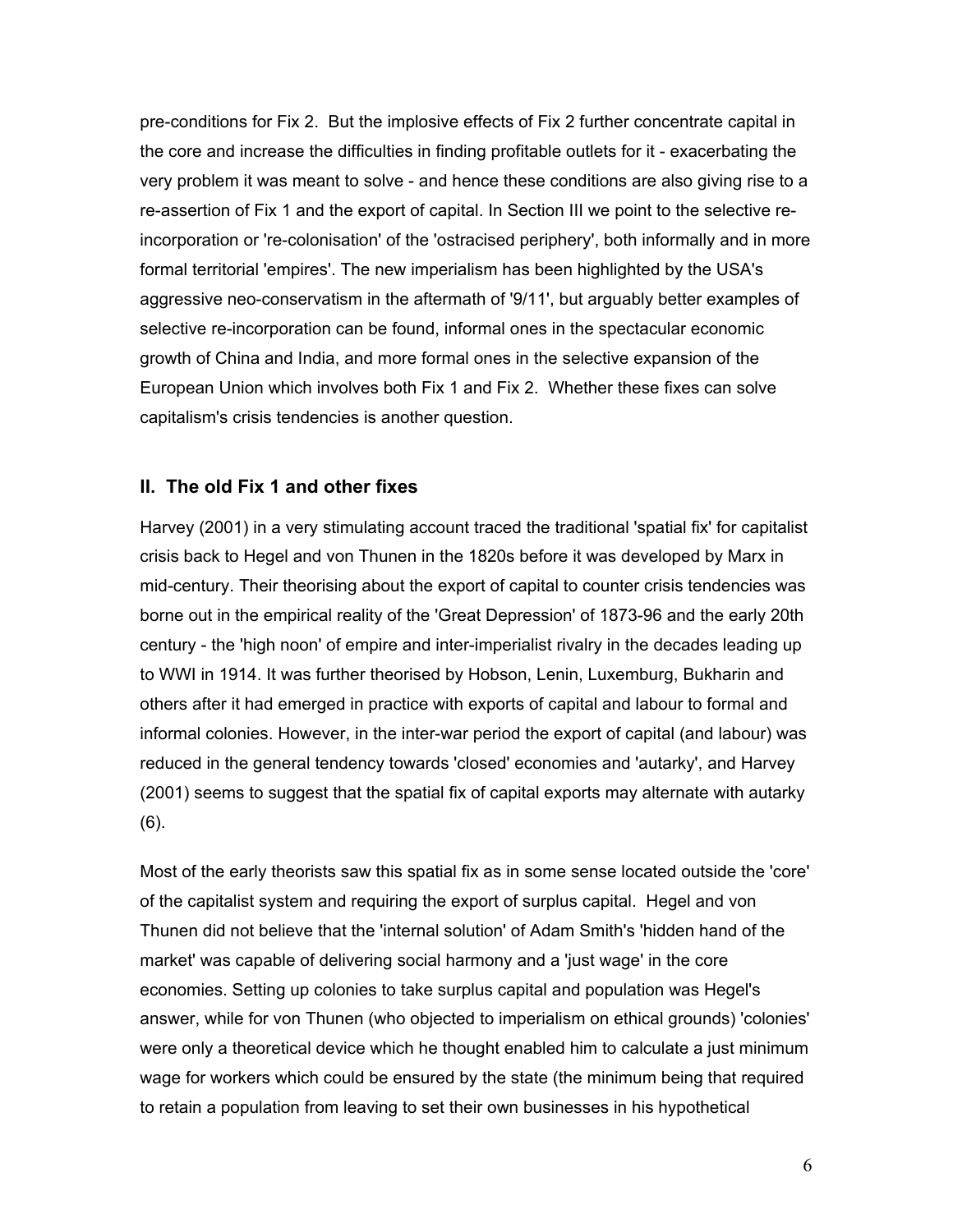'colony') (Harvey 2001, 286-293). This 'internal solution' was rubbished as 'childish' by Marx. He saw the poverty of a 'reserve army' of unemployed workers as facilitating capital accumulation; in his theory crisis tendencies were internally generated within the capitalism mode of production and an internal solution was impossible.

The whole weight of theoretical argument was thus on the export of capital and on capitalism as a geographically expanding system (as distinct from the recently imploding one). With imperialism new markets were created beyond the existing core of capitalism, though according to Lenin and others this also fuelled the inter-state, imperialist rivalries which led to WWI.

### **Countering crisis tendencies**

There were theoretical differences between those, such as Lenin, who saw the threat of crisis in the *over-production* of capital which needed new investment outlets, and those, such as Luxemburg, who stressed the problem of *under-consumption* and the need to find new markets for the goods produced. However, both the 'under-consumptionists' and the 'over-productionists' agreed that capital export was a key short-term counter to capitalism's crisis tendencies (though there were also disagreements about how short or long the 'short-term' might be). The 'export emphasis' thus became a standard part of the Marxist theory of economic crisis (e.g., Sweezy 1942; Mandel 1978).

Stated at its simplest, crises are inherent in capitalism because its 'overproduction/under-consumption' tendencies lead to a fall in profit rates. Over time capitalists have to invest more and more capital to get the same return in profit - and the theory deals with various ways this inherent tendency can be countered or off-set. Crises result from an in-built tendency for profit rates to fall because of the overaccumulation of capital, the under-consumption of its products and a shortage of further outlets for profitable investment - in short, capitalism is the victim of its success. Solutions, including 'spatial fixes', therefore have to attempt to counter overaccumulation and falling profits.

There are several major ways in which these tendencies can be offset, at least temporarily. Technological innovation can make production more efficient. Another very general counter to over-accumulation is actually crisis: in the form of recessions, they lead to the devaluation of capital, weaker capitals go bankrupt and fixed capital is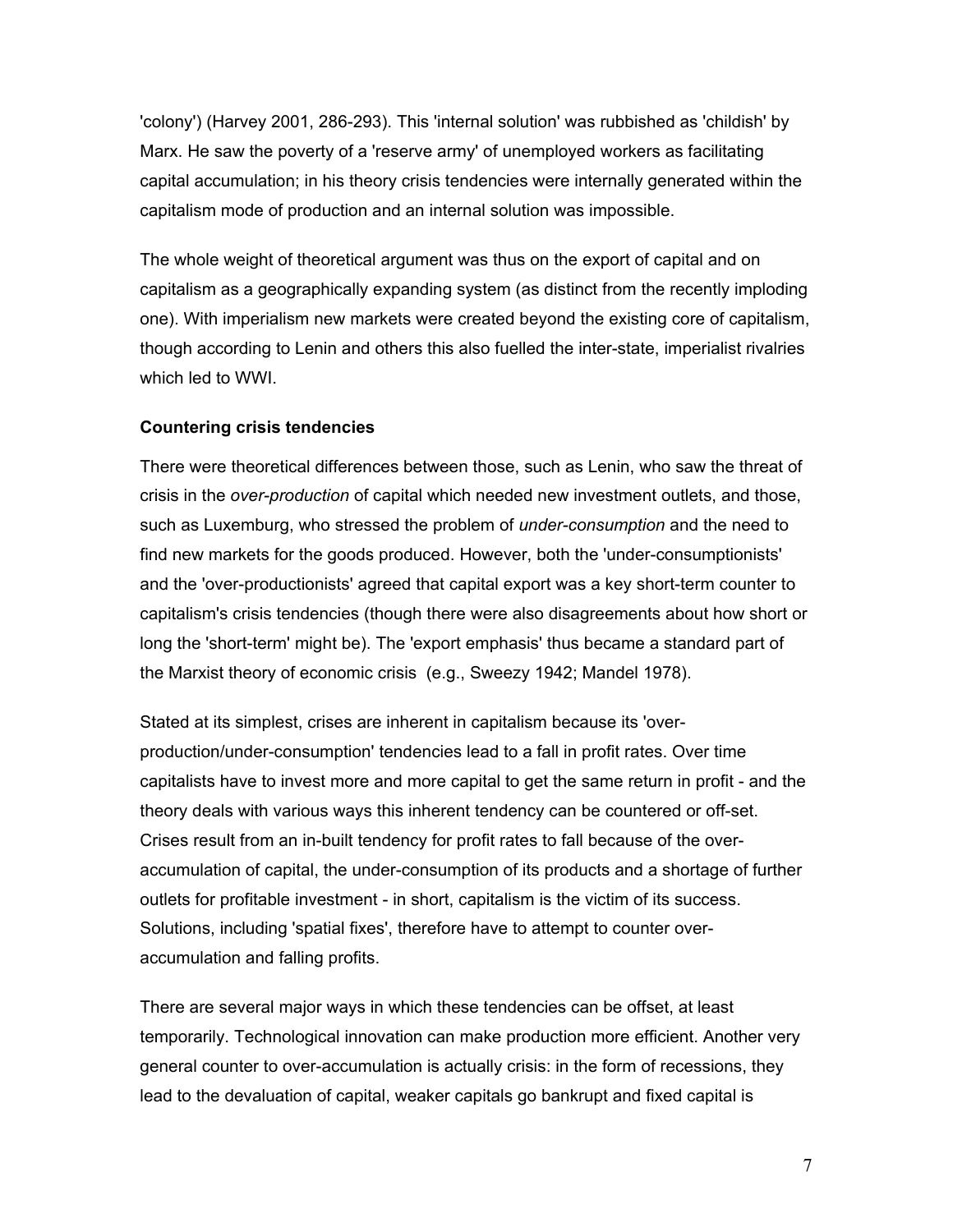written-off or it gets taken over cheaply by stronger rivals, leaving increased profitmaking possibilities for the capitals which survive. Most drastic, but also most successful in capitalism's 'crazy logic', is the 'major surgery' of physically destroying capital on a large scale and hence restoring the profitability of the capital which remains in a renewed round of accumulation. This is effectively what happens in major wars, such as World War II which devastated much of Europe, Japan and adjacent areas. It established the basic pre-conditions for the long post-war boom up to the early 1970s which saw a general restoration of high profit rates across the capitalist system as a consequence of this destruction of capital (especially in the 'losing states' in the interimperialist rivalry). This post-war boom was also a consequence of the peacetime 'permanent arms economy' (PAE) where huge expenditures on stock-piled weaponry in the Cold War, most notably by the USA (the 'winning state' in the inter-imperialist rivalry), was in effect also a massive destruction of capital, taking resources out of competitive circulation and extending the boom for western capitalism (Kidron 1970). In addition, the tendency to over-accumulate surplus capital within the relatively unscathed USA was countered by it exporting capital to the 'losing states' (including in economic terms a devastated Britain) as part of their post-war reconstruction, and they became effectively US 'colonies' (economically, and for a time politically in the cases of Germany and Japan) - in what, from a US perspective, was a version of Fix 1. The overall result of these various war-time and post-war fixes was capitalism's greatest ever boom - its most sustained period of growth and high profits - until it ended in the 1970s following the reemergence of a general fall in profit rates after the mid-1960s (see Brenner 2002) (7).

Compared to war and the PAE, the spatial fixes are less drastic and less destructive but also more limited ways of offsetting crisis tendencies in the core of the world economy. They involve bringing together surplus capital and cheaper labour in new ventures, and cheaper labour can be an alternative to investment in technological innovation thus slowing economic growth in the longer term. Given the highly uneven nature of capitalist development (especially with 'implosion' and 'ostracisation'), the capital and labour are inevitably distributed very differently in geographic space and therefore bringing them together must involve one or other (or both) moving. Thus, at their most basic, spatial Fix 1 is the export of core capital which moves to labour in the periphery; and Fix 2 is the import of peripheral labour which moves in order to work for capital in the core. Fix 1 'gets rid' of the core's surplus capital by exporting it; Fix 2 'absorbs' surplus core capital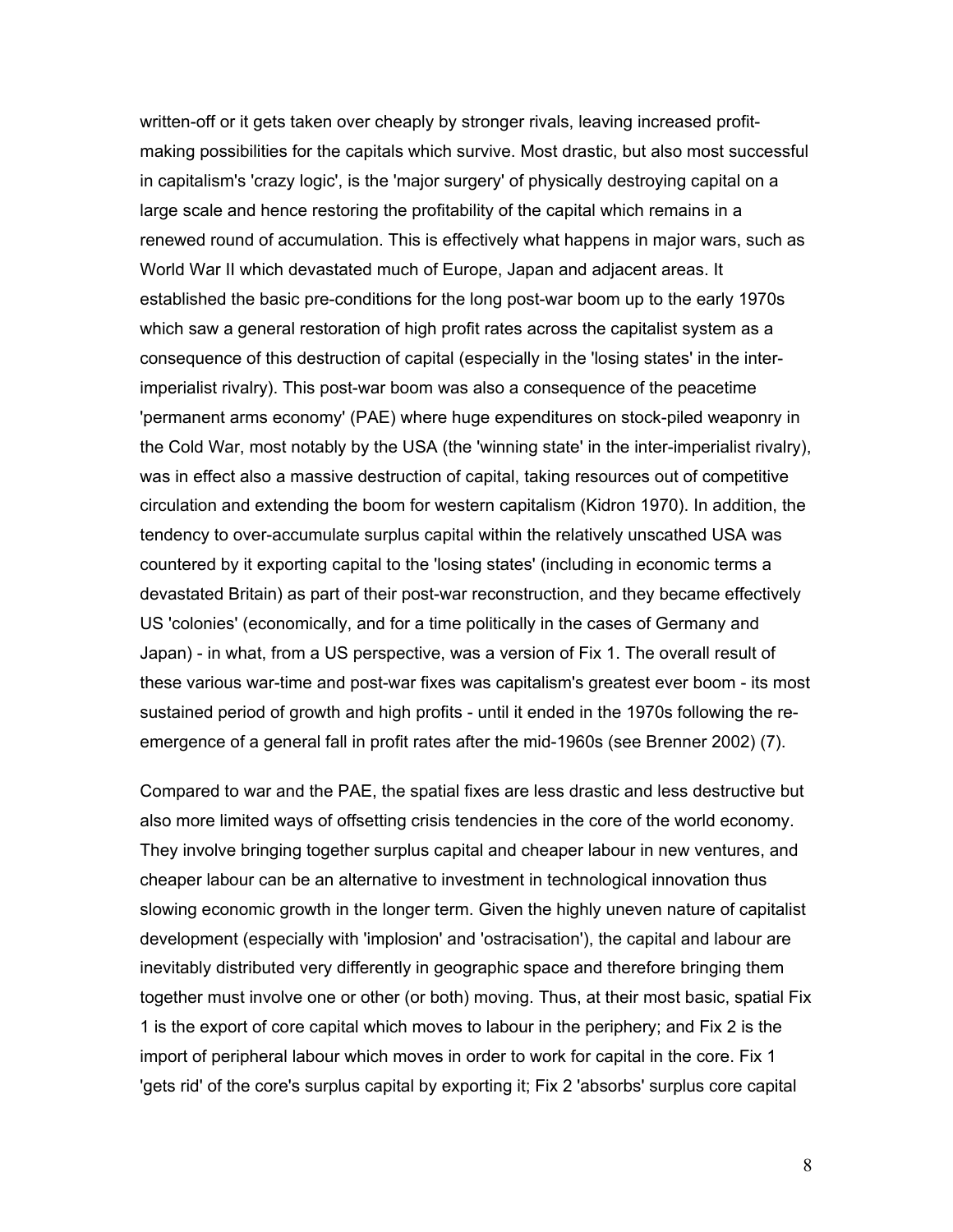*in situ* by importing cheaper labour and making further investment within the core more profitable than would otherwise be the case.

However this simple model needs refinements (see Fig. 1). In the nineteenth century Fix 1 involved labour as well as capital being exported from the core to the colonies, but with surpluses of cheap proletarianised labour now available in the periphery that is no longer generally necessary (apart from some technical or managerial staff, and indeed the main basis of Fix 1 is now the cheaper labour already available in the periphery) (8). In Fix 1 there are also reverse flows of capital or profits back to the core, and in the case of Fix 2, reverse flows of immigrants' remittances back to the periphery. The importing of migrant labour in Fix 2 is also associated with the attracting of foreign capital (as in the cases of Ireland and the USA, for the concentration of capital within the core happens unevenly between the different core countries). However, despite these additional complexities (and others, below), there remains the basic distinction between the old spatial fix of the core exporting capital and our new one where it imports labour.

### **III. The new Fix 2: border effects and structural changes in periphery and core**

The possibility of a switch from exporting capital to importing labour was foreseen by Lenin and the Austrian Marxist, Otto Bauer, though it was scoffed at by Rosa Luxemburg who under-estimated the huge untapped reserves of labour power in the colonies "once self-sustaining rural producers could be detached from the land" (Cohen 1987, 252-3). Now of course to a considerable extent they have become detached (or want to be detached) by proletarianisation in the periphery, a necessary, though not sufficient, precondition for Fix 2. The structural reasons for its emergence include the effects of borders on immigrant labour; changes in its supply and demand with global ostracisation and implosion; and a complex relative geography of multiple 'peripheries' and 'cores' rather than simply core and periphery in the singular.

Immigrant labour from the colonies or former colonies and other peripheries (e.g., from the West Indies, India, Africa, Turkey) was undoubtedly essential to Europe's post-war reconstruction and to it sharing in the greatest boom in capitalism's history. Whether this immigration should be regarded as a case of Fix 2, however, is very questionable. After all, the system-wide crisis of over-accumulation had already been solved by wartime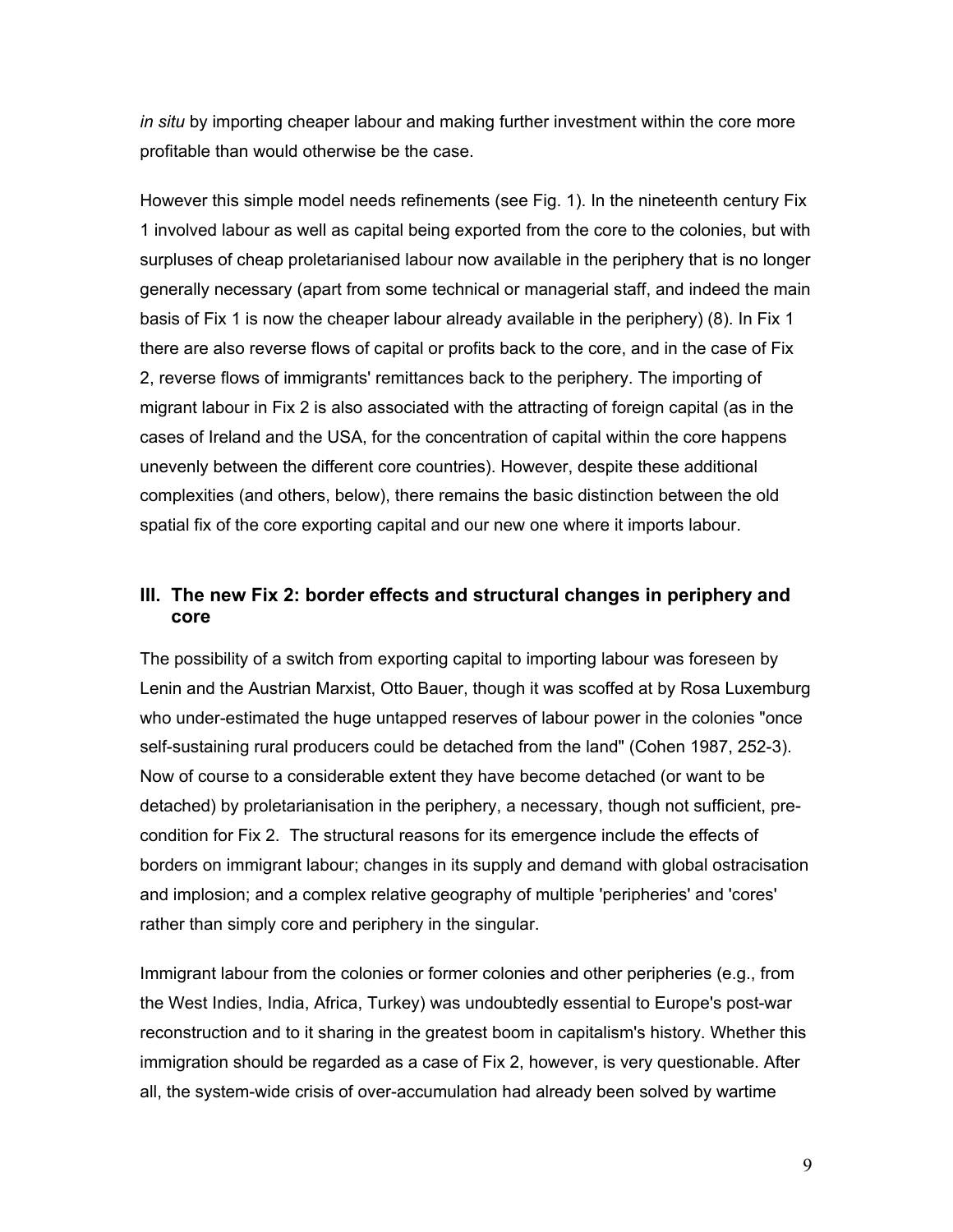destruction and peacetime arms expenditure. Devastated Europe, at least initially, was more akin to the under-developed colonies of the 19th century receiving capital and labour; and, as we have seen, the export of capital from the USA to Europe and Japan was an instance of Fix 1 countering over-accumulation within the US. Fix 1 and Fix 2 are emphatically not 'opposite sides of the same coin' as seen from core or periphery; in both cases the 'fix' applies to the core, and any benefits to the periphery (e.g., in capital or wage remittances received) are secondary to the main argument about dealing with the problem of over-accumulation in the core. But while the context and nature of postwar labour immigration from the periphery was qualitatively different from the more recent Fix 2 immigration, it did establish some of the precedents for the different migration patterns which have developed since the boom ended in the 1970s. On the other hand, origins and destinations are now much more diverse, and in general migration and the associated jobs are more transitory or short-term as far as individual migrants are concerned.

With the return of generalised crisis tendencies (signalled by the early 1970s 'oil crisis'), a wholesale flight of industrial capital and jobs to low-wage countries resulting in a 'new international division of labour' had been widely expected - in effect a full-blown reassertion of Fix 1. It did not happen, and the reasons why help explain the emergence of Fix 2. There were some exceptions - for example relatively low skill, labour intensive textile manufacturing was re-located to the periphery on a substantial scale. But more generally the advantages of exporting capital were limited or curtailed by such factors as the relatively high skill and capital intensity of much modern industry, the shortages of suitably skilled labour in the cheap labour periphery, and also the greater (and increasing) threat of political (and other forms of) instability outside the advanced core areas of world capitalism. Instead, in the neo-liberal 1980s and 1990s much of the exploitation of the periphery was through the 'debt crisis: capital transfers from poor to rich countries in loan repayments at increased interest rates; IMF-imposed 'structural adjustment programmes' and the buying up of cheap privatised assets - what Harvey (2004) usefully re-christens 'accumulation by dispossession' (9).

This devastated much of 'Third' and former 'Second World' society making it even more politically unstable and risky for the long-term industrial investment of core capital. Most FDI (again with some significant exceptions) therefore stayed within the core (see below). With 'imploding' and 'ostracising' globalisation the scene was set for Fix 2 and

10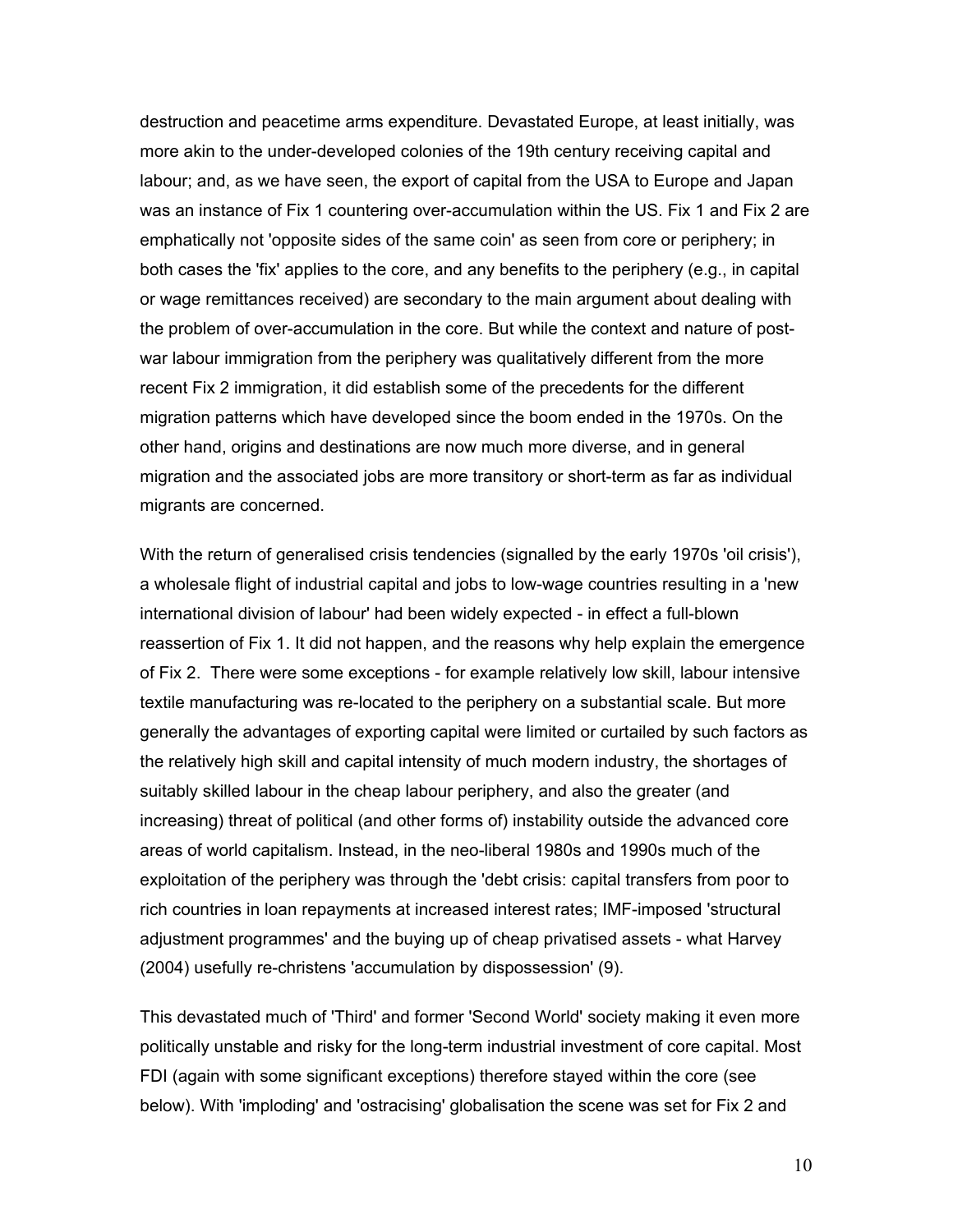the exploitation through immigration of un- or under-employed labour from the periphery which was becoming less accessible for exploitation *in situ*. As we shall see, exploitation through immigration was facilitated by the neo-liberal de-regulation of labour markets in the core (and particularly in the USA, Ireland and Britain). But first we need to consider the relative neglect of labour flows and the role of borders, and the fact that here regulation has if anything increased, though in contradictory fashion.

#### **Contradictions of labour, border controls and labour's 'triple freedom'**

There are some notable exceptions to the general downplaying of contemporary labour migration, as in the pioneering work of Robin Cohen and Nigel Harris for example (10), but paradoxically the reasons for the downplaying also help explain the nature of Fix 2. Firstly, the new migrants have tended to be hidden, at least until very recently, and statistically they often remain hidden. Periodic censuses often fail to record them, both because of cultural factors and because of the often transient, fluid or unstable character of migratory paths at the level of individual migrants. Simply because of timing, individuals may escape periodic enumerations even if legally 'documented' as immigrants. Many are very low paid, socially marginalised, unassimilated and largely 'unseen' by the 'host society', as is reflected in some of the labels attached to them: 'the new helots' (Cohen 1987), the 'new untouchables' (Harris 1995). There have also been time-lags before researchers catch up with reality. Illegal entry and illegal forms of exploitation may be involved, or so it is often assumed, and state and other authorities prefer to 'turn a blind eye'. (11) The issue may also be avoided in case of giving any support to right wing xenophobic exaggerations of what is widely characterised as 'the problem' of immigration - when in fact it is a solution - and its partly hidden dimension makes it particularly vulnerable to 'migration myths' (see King *et al* 2003) and gross exaggeration, including from supposedly 'respectable' politicians (12).

The issues surrounding Fix 2 are inherently complex quite apart from legal or political sensitivities. Empirically it is not a simple matter of migrants moving straight from a clearly delimited periphery to a clearly delimited core, but rather complicated patterns of migrations, of 'local' cores and peripheries in the plural, of *cascades* rather than simple flows. South Koreans and Taiwanese migrate as cheap labour to the USA, while their home countries import even cheaper labour from their south-east Asian peripheries; east Europeans work in Portugal and in Ireland, but Portuguese also work in Ireland, while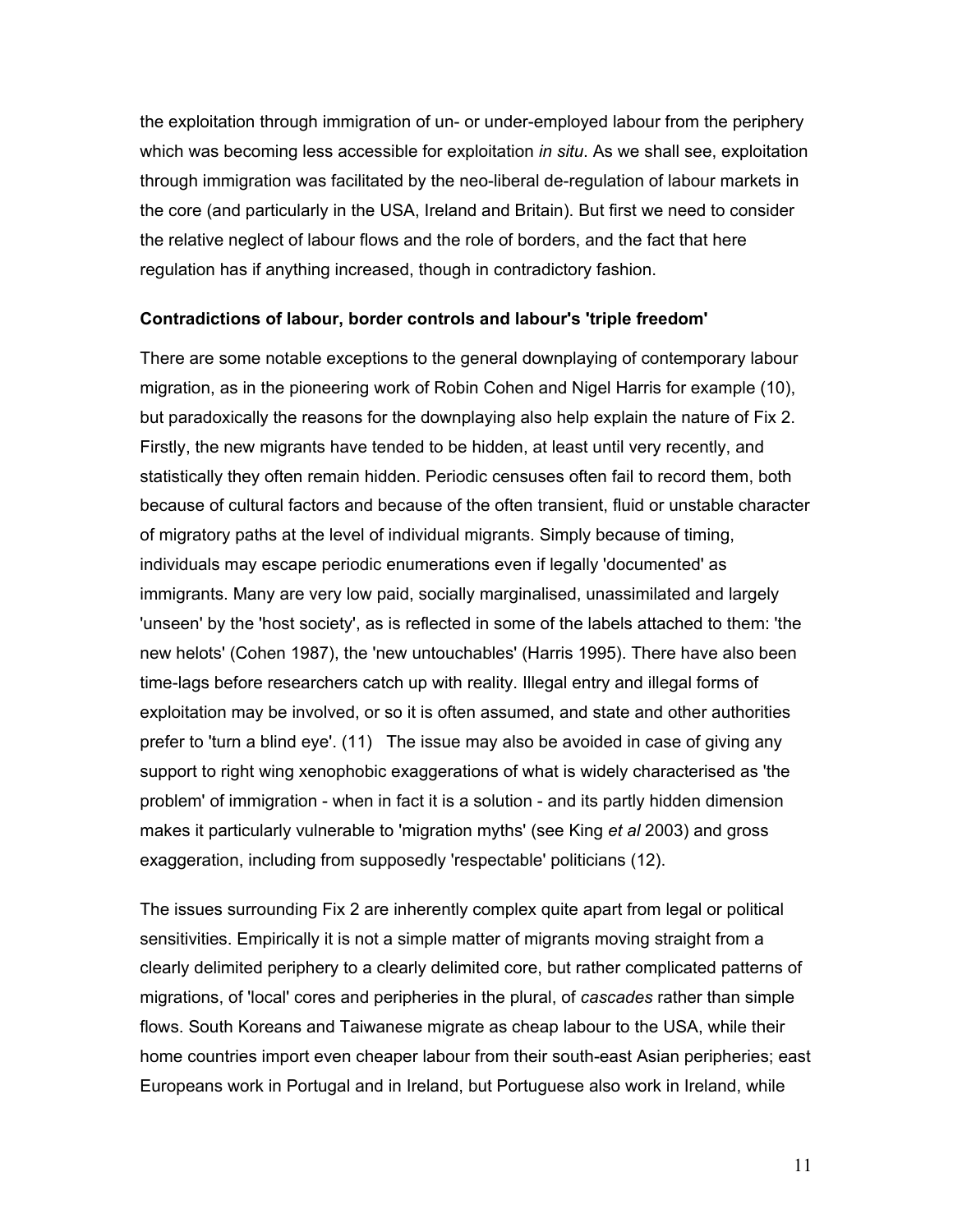Portugal and Ireland provide relatively cheap labour in the USA (13). Furthermore, labour migrants may be lumped together with 'refugees', and humanitarian or cultural identity questions, while important, often sideline economic ones. This is just one of the ways in which the reality that immigrants make an economic contribution to the core is systematically obscured. And where it is considered as meeting the needs of ageing indigenous populations, that deflects from the possibility that immigrant labour might provide a 'fix' for more general crisis tendencies. Instead, immigrant workers - willing to work and prepared to travel to find it - are now denigrated as '*economic* refugees' - a new 'undeserving poor' sometimes distinguished from ordinary, perhaps deserving, refugees. Where state borders are involved neo-liberal orthodoxy is stood on its head.

Immigration is widely presented in terms of the 'host' country generously struggling to cope with its perhaps undeserving 'guests', here because of 'push' factors in peripheral countries of origin ('crisis-ridden', 'war-torn', 'poor', 'underdeveloped'). This is plausible considering the devastation wrought by neo-liberal globalisation, but it ignores or systematically understates the 'pull' factors of demand for labour in the core economies. It is mostly 'pull' factors which explain migrant labour's particular destinations in the core. The difficulties involved in migrating across borders from periphery to core, and the generally 'networked' rather than speculative character of migration - typically dependent on family, acquaintances, or labour agencies for (hopefully) reliable information about where workers are needed (Harris 1995, 50-1) - all suggest that 'pull' factors of demand for labour are crucial. Of course, both 'push' and 'pull' factors should be considered together, and clearly a key factor is the huge disparities in wage levels between countries of origin and destination which can be up to a factor of 10 or more for broadly comparable jobs (14). Indeed both ends of the migratory chain are subject to essentially the same core-inspired neo-liberalism, and it seems neo-liberal orthodoxy disappears only at borders.

As already suggested, critics of neo-liberalism understandably emphasise the contradiction between its championing of de-regulation and market freedoms for the movement for capital but increasing state controls and restrictions on labour, especially immigrant labour. As Samir Amin (1996, 220-1) observes, analysis at the abstract level of the capitalist mode of production might suggest the global market is integrated in all three dimensions of capital, goods and labour, but the concrete reality is 'a truncated integrated market reduced to the first two of those dimensions'. Some Marxist theory

12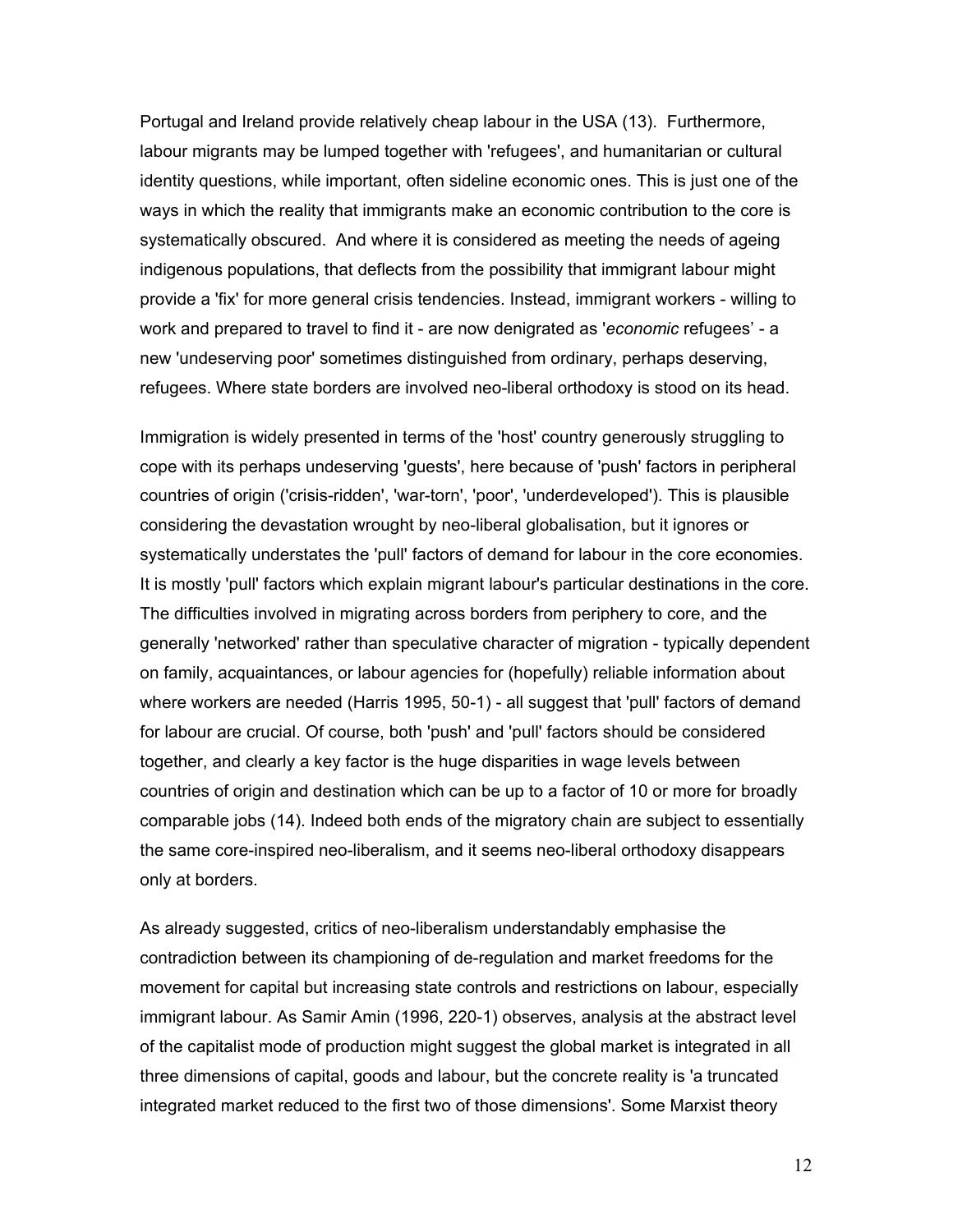(e.g., Mandel 1975) forgets this 'abstract-concrete' distinction or remains too abstract, and hence is blind to labour imports (15). However, while neo-liberalism's critics are not inclined to downplay the magnitude of its contradiction, a contradiction which is to capital's advantage and labour's disadvantage, it has to be qualified properly to understand the advantages and disadvantages. Stating the contradiction in bald terms systematically under-estimates both the extent to which labour moves *despite* the restrictions, and the advantages which these (partial or variably ineffective) restrictions bring to capital, and especially capital which is less mobile transnationally. The reality is more a case of capital being relatively free in a legal sense to move across borders (e.g., because of the removal of exchange controls), but in fact often choosing not to for a variety of reasons (some of which are pre-conditions for Fix 2); while workers, who are much more restricted (e.g., by increased immigration controls and other political and cultural factors), nevertheless are in fact moving across borders in large numbers (as in Fix 2).

In this context state borders as regulators serve to cheapen and weaken labour. What Marx ironically called labour's 'double freedom' in capitalism (labour is legally free to work for any employer; but has to work for some employer because of the economic compulsion of being 'free' of ownership of means of production) applies at the abstract level of his *a*spatial mode of production (and in a single 'closed' national economy if treated in isolation). But in analysing the concrete reality of transnational labour markets operating in the highly territorialised spaces of national states in the plural, it is more accurately a 'triple freedom': there is an additional set of *extra*-economic compulsions stemming from capitalism's contradictory unity of economics *and* politics which is most in evidence at state borders (Wood 1995; Anderson 2001). In this case 'accumulation by dispossession' involves dispossessing workers of political rights and social status. The territoriality of borders, and their contradictory nature as 'bridges', 'barriers', 'resources' and 'symbols' (O'Dowd 2003), are a means of allowing migrants in while denying them legal and democratic rights, national and cultural 'belonging', and hence economic bargaining power (16).

The bordered territory of national states remain the primary arenas for the material and ideological reproduction and control of labour power, and not least in appeals to 'the national interest' and nationalistic opposition to 'foreign' and 'immigrant' workers. They can be easy 'scapegoats' if their jobs and allegedly 'generous' state assistance are

13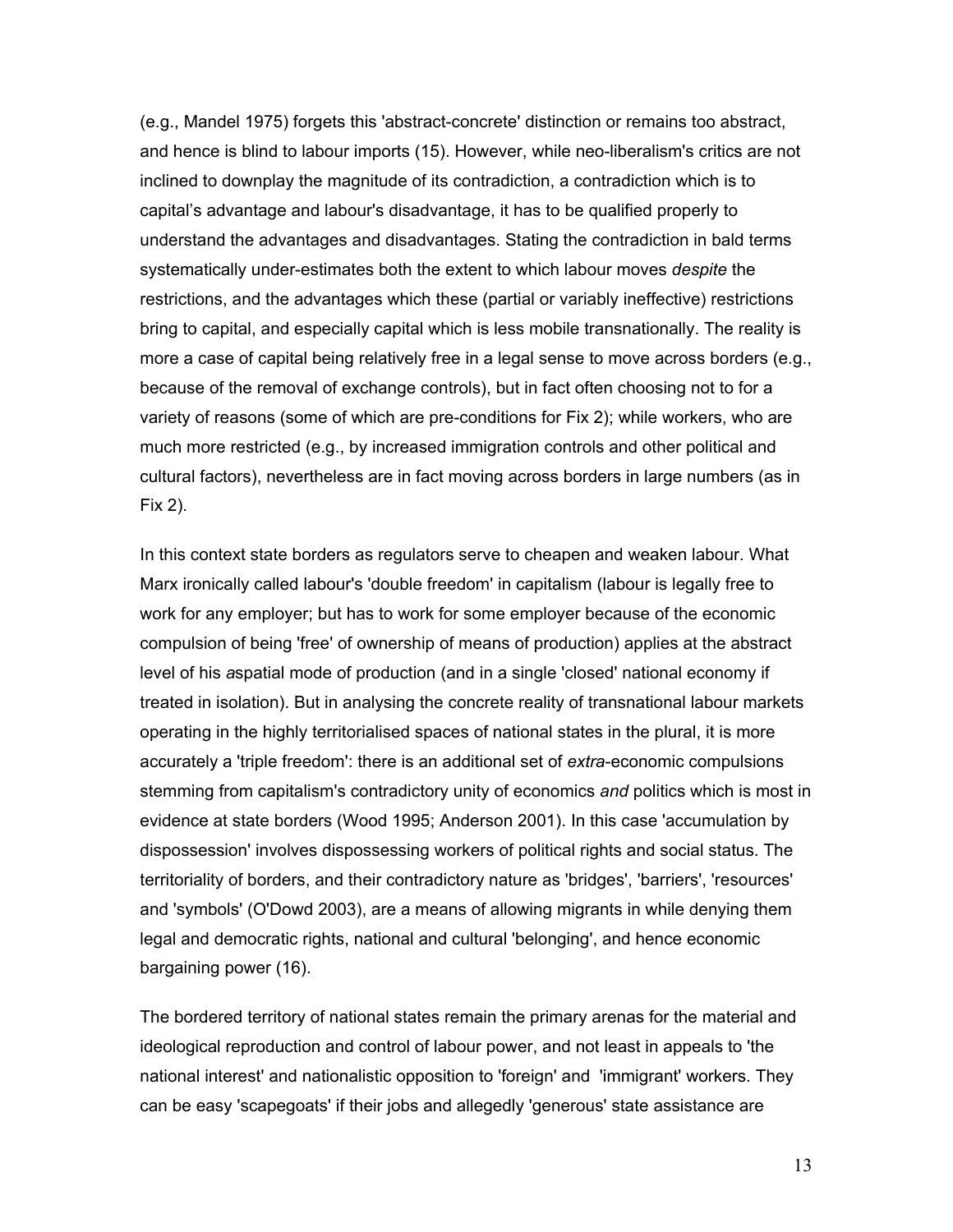counter-posed to, or posed as the 'cause' of, the declining material conditions of the indigenous workforce (17) - the whole working class weakened as a political force if it allows itself to be divided in this way by nationalistic ideology.

Border controls and immigration policies (e.g., quotas for particular types of labour) regulate labour flows in various overt and covert ways. In practice they often filter the supply of labour rather than stopping the supply even where that is ostensibly their function (see Heyman 1999). However, tighter border controls (e.g., because of fears of 'international terrorism' in the aftermath of '9/11') may harm employers of cheap immigrant labour - for example, the 'draconian monitoring and fingerprinting of all visitors entering the USA' was expected to seriously reduce 'the tide of illegal workers' (*Sunday Tribune* 25.5.03). On the other hand, there is also a more purely economic and essentially cyclical element when border controls are tightened. While the fashion for 'de-regulation' did not generally apply to borders (except in some respects inside the EU, for borders do 'distort' the neo-liberal market - (18)), now that re-regulation is in vogue, border regulations are also generally increasing. The official 'turning of blind eyes' to the porosity of border controls is more likely in a period of growth and increased demand for labour; conversely, a 'crack-down' on migrant workers becomes more probable after a growth phase has peaked, when recession looms, when capital requires less labour, and/or indigenous workers feel their own employment prospects are threatened. However, such periodic 'crack-downs' serve to reinforce the 'second class' or 'non' citizenship of migrants which is the basis for their extra-economic exploitation.

In short, capital could not afford to do without borders, conceived as flexible filters rather than the absolute barriers of nationalistic nostalgia. 'Borderless world' fantasies are precisely that, fantasies. Borders are a source of power for capital over labour. They may be transformed or re-located but they are 'here to stay'. Nowhere is this clearer than on the borders between the main core of the world economy and the periphery between Europe and North Africa for example. These borders define global implosion and ostracisation; they also point to the appropriate units of analysis for analysing Fix 2 and contemporary expressions of Fix 1.

#### **Global ostracisation and units of analysis**

The appropriate units include the individual enterprises where most investment decisions are made, but falling profit rates and crises are generalised phenomena which apply to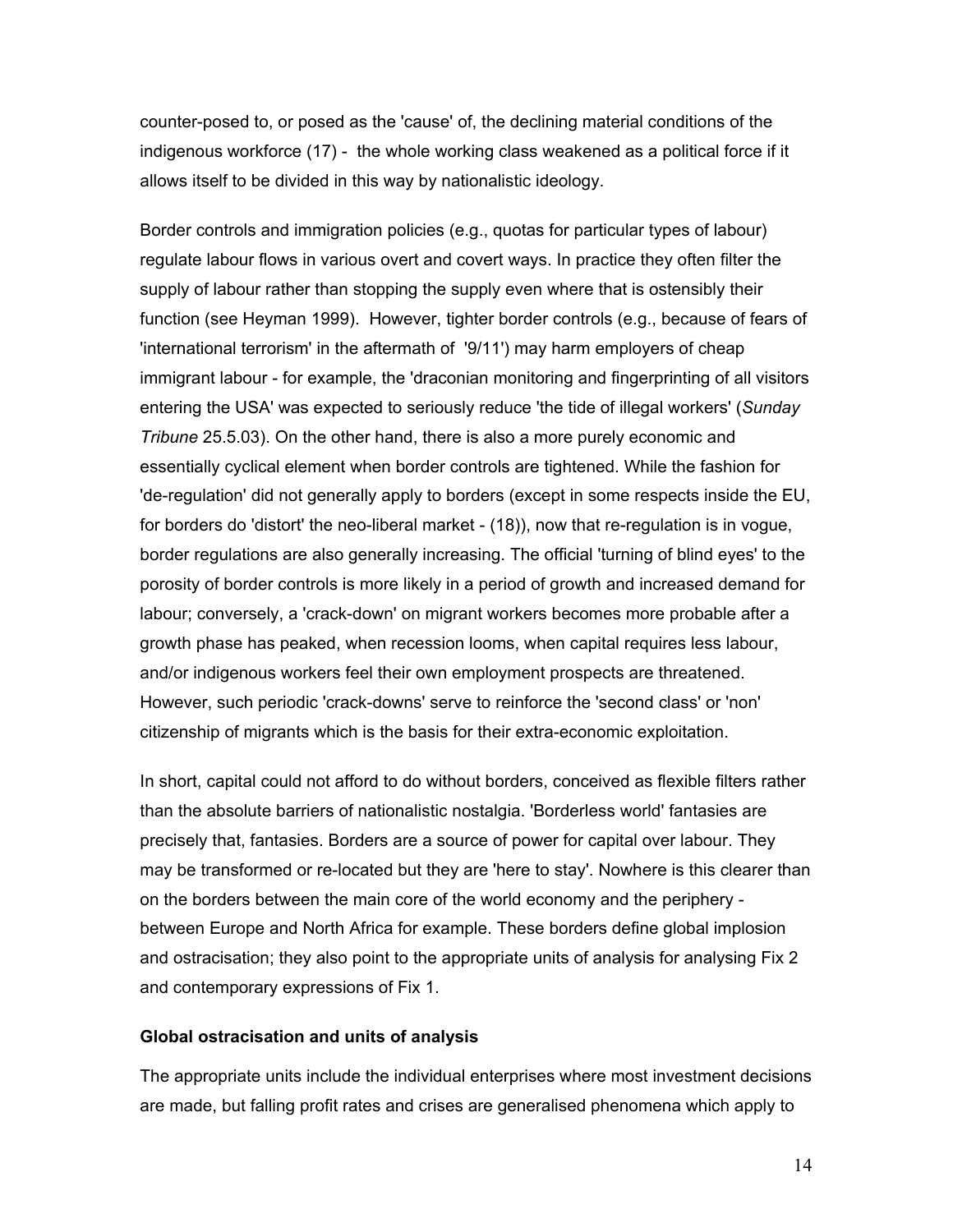particular economic sectors, to states and to groups of states. The national state remains central to the reproduction of labour power (e.g., education, housing, and social welfare), to regulating labour flows across borders, and trying to attract mobile investment capital. But what are the appropriate groups of states and geographical scales of analysis, especially as they change from one period to the next? (19) Now that capitalism is a globalised system without any *non*-capitalist colonies, the idea of 'external' solutions is highly problematical - 'external' to what?

The most plausible answer is external to the core of the world economy - the advanced industrial countries with a few outliers - where the health or otherwise of world capitalism is mostly determined. A 'core-periphery' model now perhaps has greater purchase than formerly. On the one hand, the constituent 'national economies' of the core are now less autonomous and more interlinked (e.g., by mutual foreign direct investments - FDI) than formerly; and (though national units remain important) it now makes more sense to talk of the core as a whole and falling profits across the core as the thing to be 'fixed'. On the other hand, 'imploding globalisation' and 'ostracising imperialism' mean generally sharper distinctions between core and peripheral areas, as we saw with diverging wage levels (20). Mann (2001, 54) notes that international investment and trade have become much more concentrated within the so-called 'North', i.e., the core First World regions: between 1850 and 1950 'North-South' investment comprised about 50% of the world total, 'North-South' trade about 30%. But they have declined since 1950, and now all but about 10% of world investment and trade takes place within the core:

"... if present trends continue, the share of Africa, the Middle East, Latin America, Central Eastern Europe and the countries of the former Soviet Union, all combined, would be down to only 5% of world trade by the year 2020 ....the poorest countries...are 'ostracised' by a capitalism which regards them as too risky for investment and trade....Northern capitalism unevenly but simultaneously integrates, dominates and ostracises across the world." (Mann 2001, 54, 72).

Areas 'too risky for investment' (including ones dominated by criminal investment in the drug trade, or torn by civil wars) cut off the Fix 1 option of mainstream capital exports to the periphery. Of course there are still substantial capital exports, and new parts of the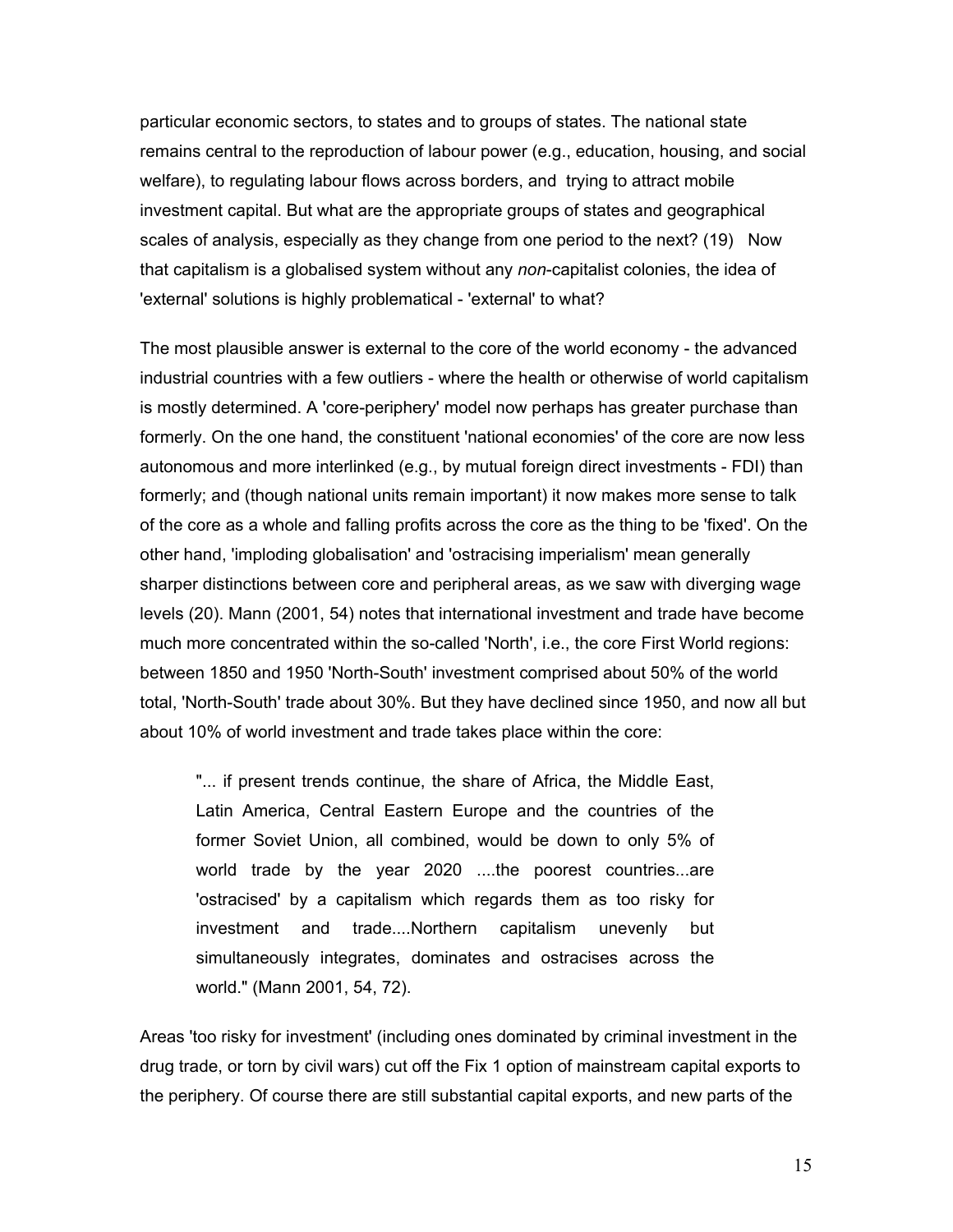periphery can be secured for a revived Fix 1 as we shall see. But capital flows from the core are curtailed and they are also off-set by debt flows in the other direction. Net flows from core to periphery have been a shrinking proportion of total flows; and they are now also much more selective geographically with "China alone absorbing well over half of current Northern investment in the South" (Mann 2001, 55). Thus much of the periphery has been 'ostracised' and currently has little to offer the core economically - except its 'helots and untouchables' as Fix 2 migrant labour.

A key question, however, is whether or not Fix 2 works in a 'strong' version for the core as a whole, or only in a 'weak' version for particular sectors or particular countries? Does it offset (even temporarily) the problem of over-accumulation or surplus capital in the core and hence increase capitalism's overall, generalised rate of profit; or does it merely help individual enterprises or states to 'off-load' the crisis on to immediate neighbours? Empirically this is inherently difficult to establish (e.g., different fixes operate simultaneously). However the circumstantial evidence suggests that immigrant labour from the peripheries was an essential ingredient of the general 1990s boom which was led by the USA but had core-wide benefits (e.g., in Ireland's 'Celtic Tiger', in turn also benefiting from the cheap migrant labour). In the case of the more neo-liberal countries such as the USA, the UK and Ireland, Fix 2 helped fuel the neo-liberal 'race to the bottom'. The benefits to capital of cheap labour were unevenly spread within the core, but core capital as a whole may nevertheless have benefited. At the very least Fix 2 is effective if not decisive in countering a fall in profits for particular firms, sectors and countries. National states openly compete to import FDI capital, and that in itself stimulates the (sometimes hidden) need to import more labour. Effectively economic success means displacing or off-loading the crisis tendencies on to *other* capitals, economies and states (a zero-sum game), *unless* the counter-tendencies, including Fix 2, are sufficient to raise the *general* rate of profit across the core as a whole.

However, even if Fix 2 does yield this result, its benefits are time-limited and sow the seeds of longer-term problems. As we saw from the general theory of crisis, capitalism is the victim of its own success. The Marxist analysis at the abstract level of the aspatial mode of production suggests that the success of particular capitals in accumulating more capital produces serious problems because it leads to general over-accumulation in the system. By the same token, at the level of concrete territorial space, the very success of an individual country in the competitive accumulation of capital *in situ* (and in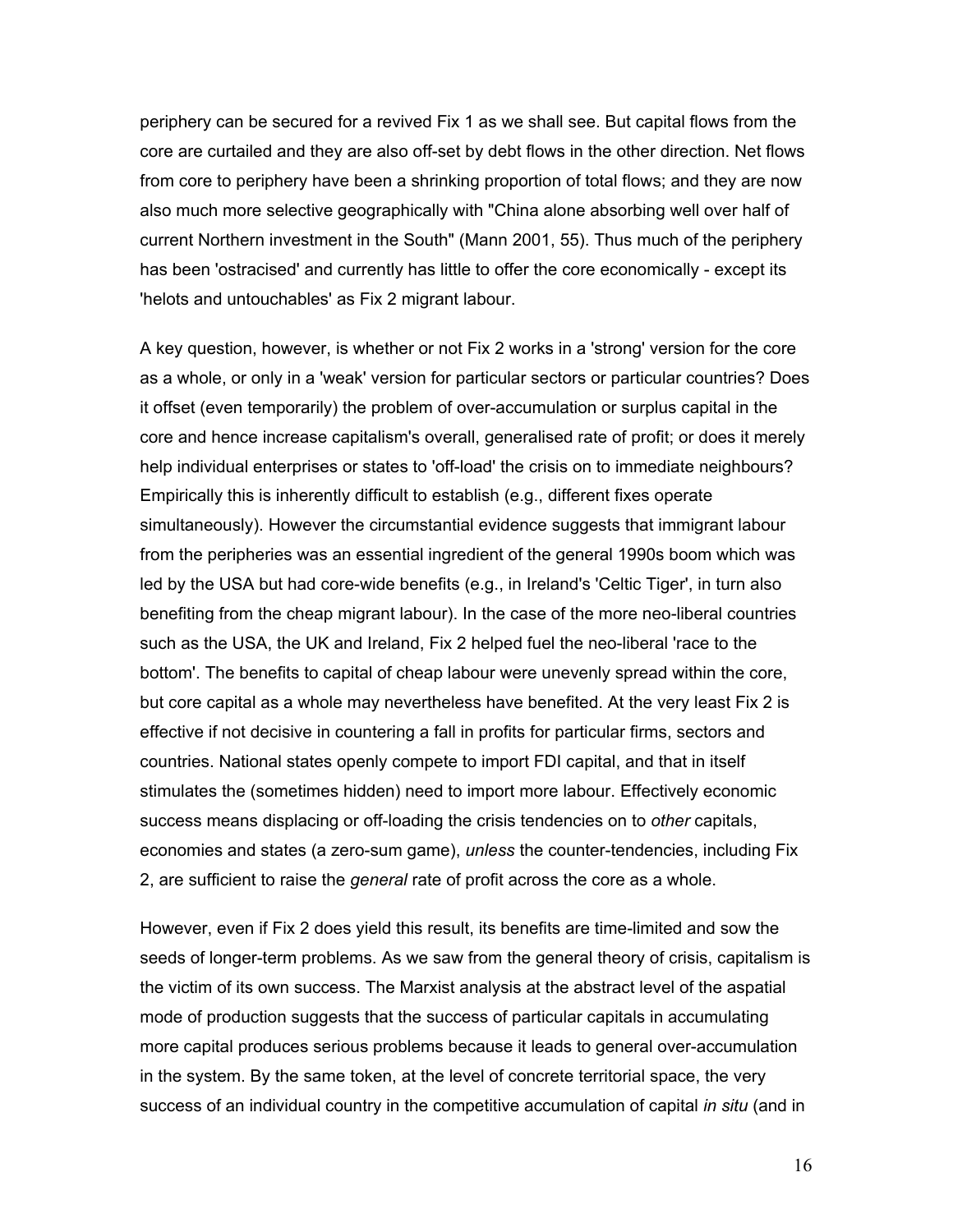attracting more of it from foreign investors), and the importing of labour to absorb it, leads to further over-accumulation in that country and longer term problems for the imploding core as a whole, and hence for the entire system. Rather than new markets being created in the periphery (as in Fix 1) - indeed existing markets have been *contracting* in much of the periphery - new markets and new demands are primarily generated *within* the core (e.g., through advertising; expensive 'designer' clothes becoming *de rigueur* for four year olds; the huge increase in 'eating out' - directly linked with cheap immigrant labour in new service jobs; the 'commodification of almost everything' and consumerism reflected in unprecedented levels of personal debt). The resulting (hyper- ?) concentration or 'implosion' of capital, not only within the core but especially in the more economically successful core countries or regions, gives an added spatial twist to the problems of over-accumulation, over and above the problems already established for the system in aspatial abstract. (21)

Thus in typically capitalist fashion, the Fix 2 solution exacerbates the problem it promises to solve. Its short-term cheapening of labour produces even greater accumulations of surplus capital in the core, and therefore may hasten the need for a return of Fix 1. But this diagnosis of short-term and particular successes breeding longer-term and more general failures does not imply that Fix 2 will be rejected. On the contrary, for individual capitalist enterprises and individual states - where the key decisions are made in their own particular interests, not according to some 'rational plan' for 'capital in general' - the imperatives are to ensure economic growth and avoid economic failure - and if the latter threatens, make sure it happens somewhere else. Capitalism is an anarchic 'beggar-thy-neighbour' competition, and the advantages of cheap immigrant labour are sufficient to ensure the continuity of Fix 2 irrespective of whether or not it is has beneficial core-wide effects. For individual enterprises reliant on cheap labour, the choice is not between their own short-term success and the long-term failure for the system, it is between their own immediate failure or success (22). Shorttermism, characteristic of incipient crisis periods like the present because of their greater uncertainty, ensures that various fixes must be tried.

#### **Changing core labour markets and industrial structures**

Circumstantial evidence suggests that Fix 2 is now structurally embedded in core labour markets as well as in the ostracisation/implosion which has produced greater reserves of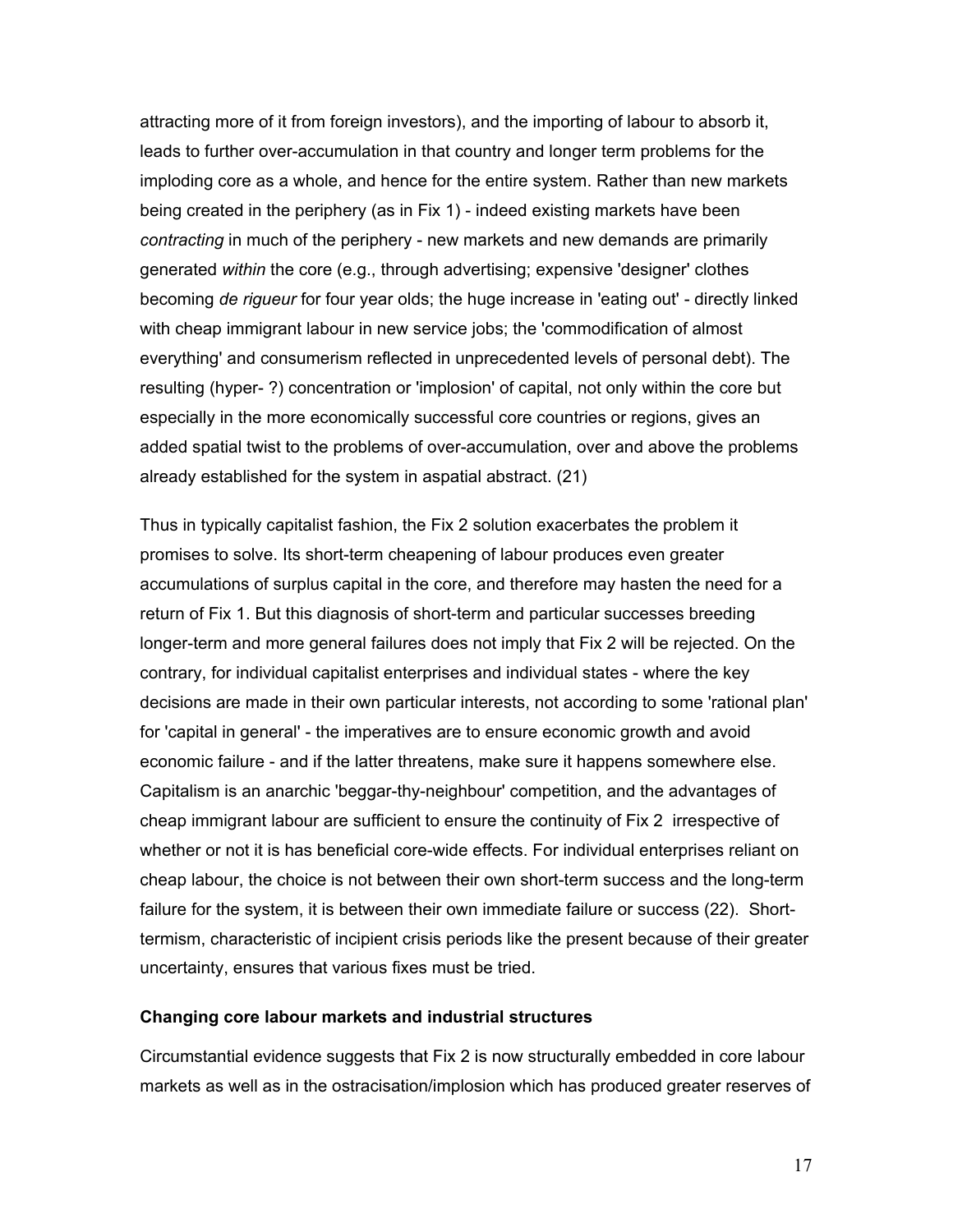peripheral labour. Core capital had already tapped into peripheral reserves during the post-war boom, often through state managed immigration-cum-recruitment (e.g., up to 1973 through bilateral deals between states - Cohen 1987). But while this might be seen as in some respects a precursor of Fix 2, the contrasts with today are more revealing than the similarities. The non-crisis and generally 'full employment' Keynesian conditions of the 'Fordist' era were very different from the incipient crisis, 'post-Fordism' and neoliberal policies which are now more the norm. With the 'flexibilisation' of workforces, the context and conditions of employment for most of today's migrants are markedly less secure, and generally more differentiated from indigenous workers, than what immigrants experienced during the boom (23). The current problems and opportunities for capital tapping into peripheral labour are also quite different.

On the one hand, capital is constrained by various political, cultural and economic factors in the periphery. As already suggested, the Fix 1 option of going there is limited by relatively weak states and political conflict making long-term investment more risky. Economically, the often lower training/skill levels of labour in the periphery make it less useful to increasingly capital-intensive manufacturing which in principle is relatively mobile. On the other hand there are the constraints on relatively *im*mobile capital and production processes which cannot (or cannot easily) be re-located to cheap-labour peripheries. In these circumstances, with the important exception of what we might call 'hybrid labour fixes' (24), the only way core capital can exploit peripheral labour is through the latter migrating to the core.

The circumstantial evidence for Fix 2 includes the fact that much of the core's construction industry, its low-paid service sectors which sell directly to the general public in the core, and its highly productive (highly subsidised) agriculture and agri-industrial sectors which depend on cheap and/or seasonal labour, simply do not have the option of re-locating in the periphery. These are just the sectors where the majority of low-paid immigrant workers find demand for their labour. This migration is positively encouraged by the de-regulation of domestic labour markets, especially in countries of 'Anglo-Saxon capitalism' such as the USA and Britain where neo-liberalism has made greatest inroads. In contrast to the post war boom, today's recruitment of peripheral labour is mostly 'privatised' and 'de-regulated' as far as the state is concerned (with the significant exception of its use of borders as regulators). More generally, much of the necessary regulation of indigenous low-paid and casualised labour is done by private, profit-making

18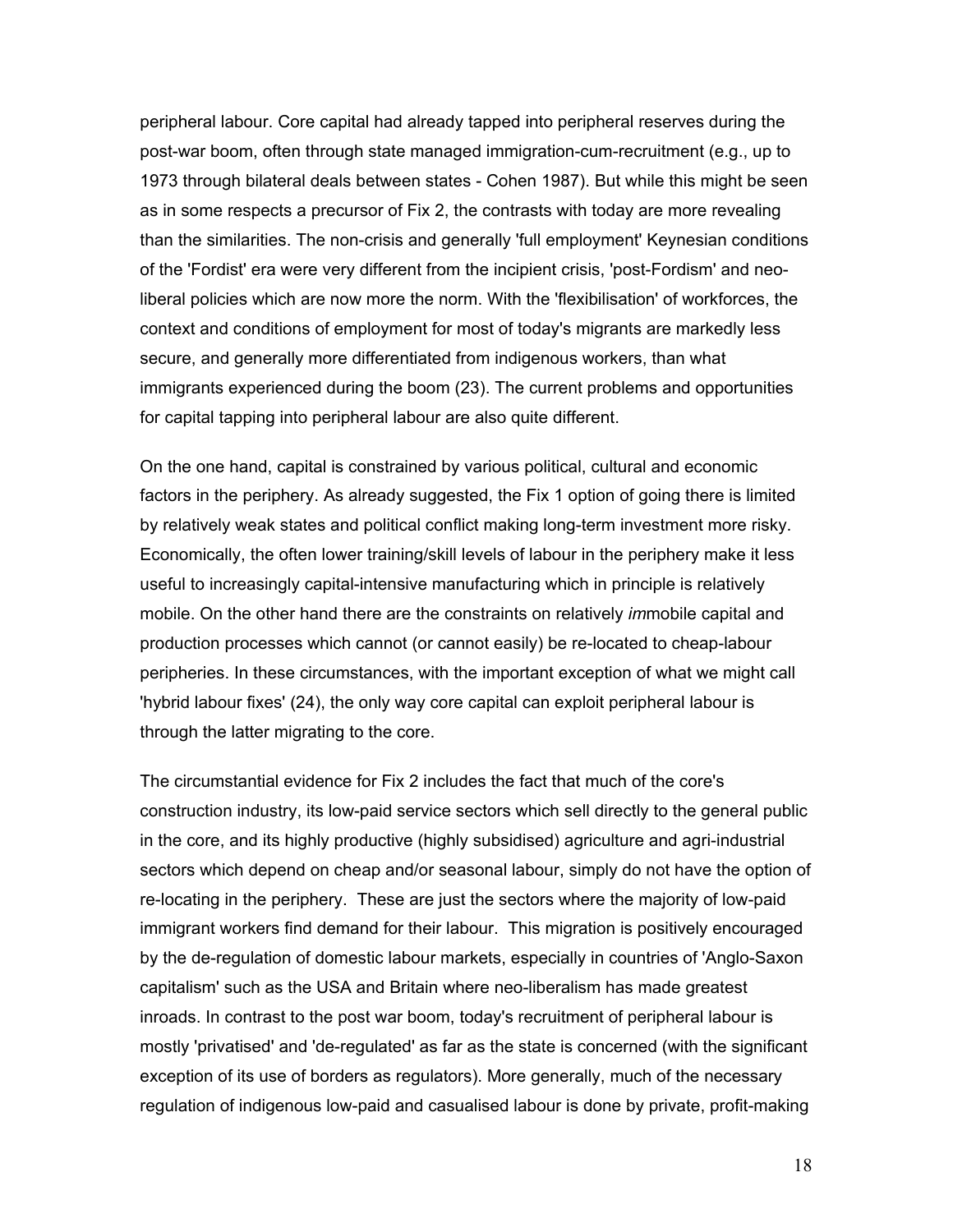labour employment agencies, some operating illegally, in inner-city USA for example (see Peck and Theodore 2001), and this can easily encompass the processing of migrant labour, whether documented or undocumented. It seems that much of contemporary migrant labour is employed by medium-sized, smaller and more competitive capitals (e.g., in contract office cleaning, or in pig-farms or mushroom growing where working conditions are particularly unattractive), and/or by smaller capitals 'locked into' supplying larger multinationals (e.g., supermarket chains), rather than being employed directly by the multinationals. Where migrants do work in their plants, the multinationals (together with the state agencies which support them) may shield their 'respectability' from bad publicity and accusations of 'super-exploitation' or illegality by the mechanism of employing migrants indirectly through employment agencies which act as a 'legal buffer'. The agencies' wage rates are often lower (see Soares 2002); their mechanisms include over-charging for low grade accommodation so that effectively workers receive less than the legal minimum wage; and such mechanisms help ensure that employment practices are 'shrouded in mystery' and hidden from official scrutiny.

More generally, cheap labour migration is encouraged by the changing structure of employment in the core. While manufacturing has generally become more capital intensive and reliant on fewer but more highly skilled workers (thereby reducing Fix 1 possibilities), there has been a relative and absolute expansion of jobs at the low paid end of the market. De-skilling and up-skilling are continuous processes, but at present there is growing polarisation and a general increase in low-skill and low-wage occupations (Peck and Theodore 2001), with an increasing 'tail' of menial jobs. (25) In the uncertain conditions of incipient crisis, long term investment in new labour-saving equipment is especially risky, and employing more cheap labour is often preferred to technological innovation. All this increases the potential demand for cheap labour in general and migrant labour in particular.

### **IV. The future - Fix 2 and Fix 1 in combination?**

We have seen that Fix 2 developed recently - most dramatically in the 1990s - in a geographically contracting capitalist system of 'imploding/ostracising' globalisation which increases the disparities between core and periphery. In contrast, Fix 1 had developed most dramatically a hundred years earlier - in an expanding system. While it can be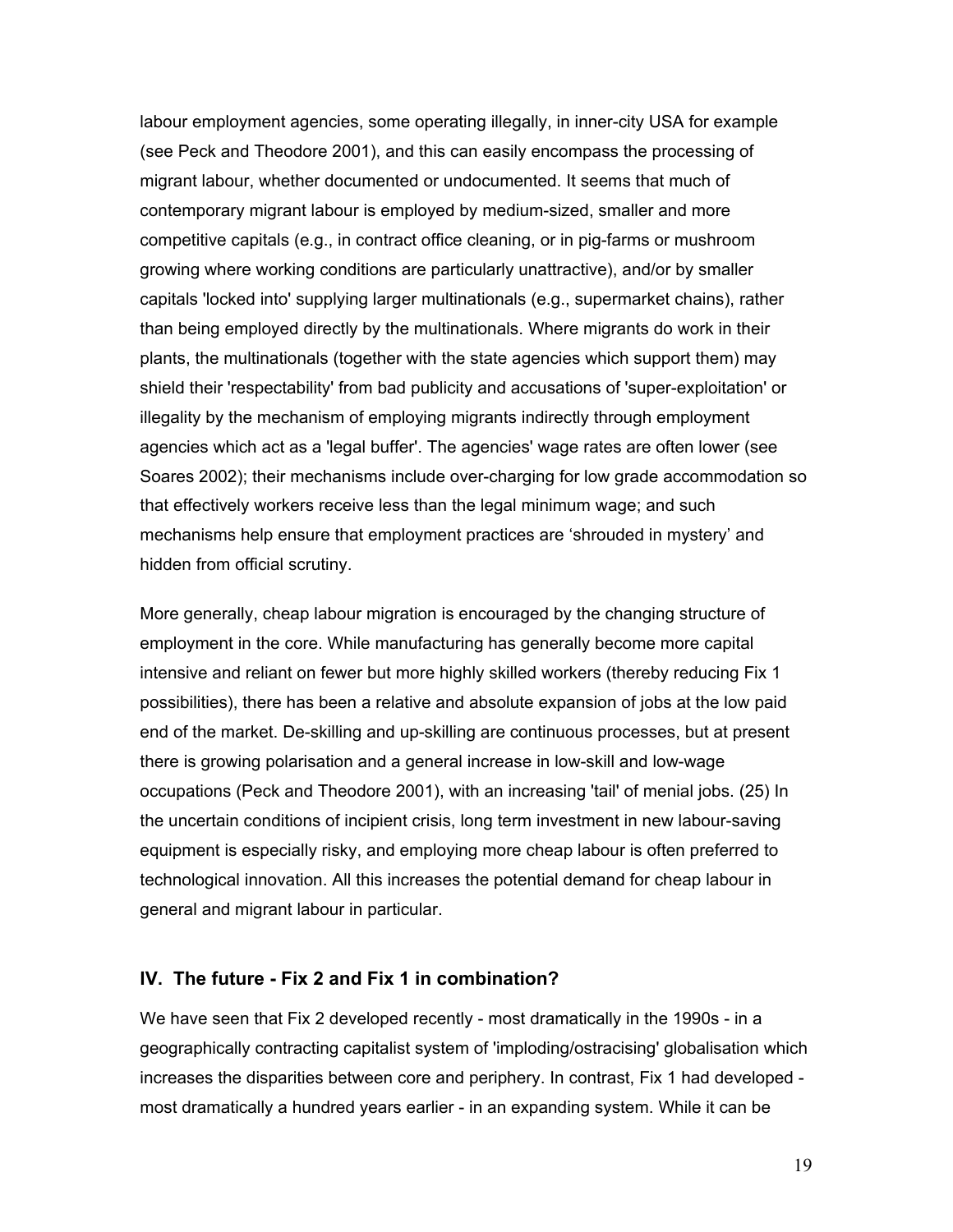viewed optimistically as enabling parts of the periphery to 'catch up' with the core, and developing new and eventually rival cores, it ultimately led to inter-imperialist rivalry and very destructive war, itself a 'cure' for the over-accumulation of capital. Fix 2 also has its political limits - including both chauvinistic opposition to exclude immigrants, and solidarity with them and their self-unionisation which under-cut 'super-exploitation'. Economically the problems of over-accumulation in the core are exacerbated by Fix 2 the 'solution' becomes the problem. Nevertheless it is likely to persist: there will continue to be large potential reserves of cheap migratory labour and employers like cheap labour, while the hidden, transient dimensions of migration militate against effective solidarity. Now, however, the new imperialism also points to a return of Fix 1 - a selective re-incorporation or 're-colonisation' of parts of the 'ostracised periphery' as another way of accessing its under-used supplies of labour. The implosive effects of Fix 2 in 'piling up' yet more surplus capital in the core mean that capital is often increasingly keen to find investment outlets in the peripheries - if only they can be made reasonably secure.

It was noted that there were some exceptions to the ostracisation of the periphery, and some of these exceptional areas, which already receive substantial capital from the core, are very important and becoming more so. We saw that China and India already receive the lion's share of the small proportion of total core capital which goes to the periphery. The peripheral regions which are ripe and relatively 'safe' for further investment include eastern China, parts of India, southern Brazil and other 'NICs', parts of Mexico, and eastern Europe, and together they account for approaching a third of the total periphery population.

The new round of imperialist expansion is taking two main forms - formal or territorial, and informal. The informal, non-territorial or predominantly economic expansion of the 'empire of capital' (Wood 2003) is likely to be the more important, applicable for instance to China and India which will remain politically separate and independent. And recently there seems to be a significant increase in the 'flight' of jobs and capital to these and other low-wage countries (26), though reminiscent perhaps of what turned out to be the exaggerated fears of a 'new international division of labour' in the 1970s. Most attention, however, focuses on more formal territorial 'empires', and especially on the USA's military occupations of Afghanistan and Iraq, and its hegemonic 'world policeman' role in trying to make foreign investment opportunities secure. These occupations have an

20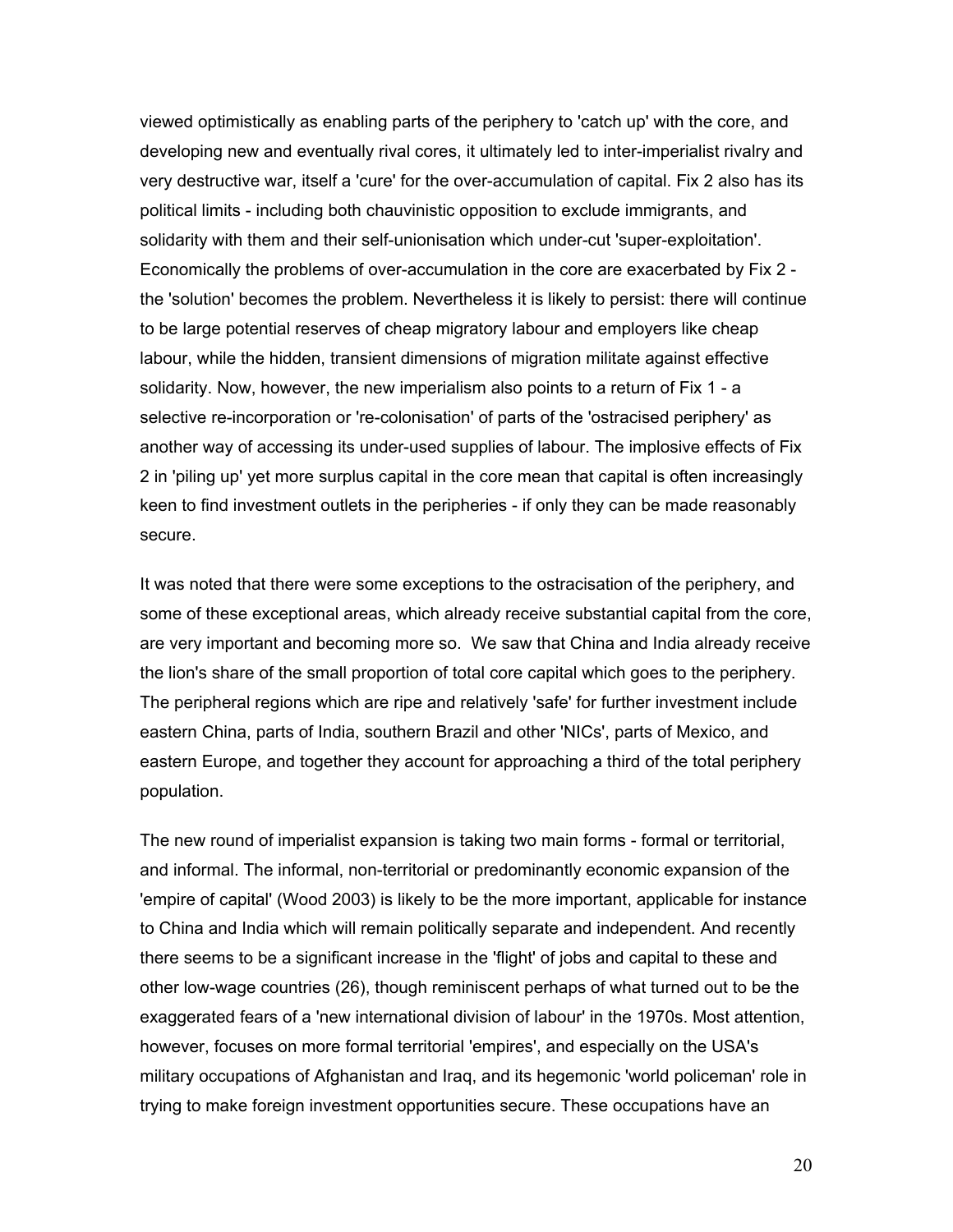economic dimension in the control of oil supplies and prices, and US multinationals monopolising contracts for Iraq's reconstruction. But the attempts to 'make the world safe for Halliburton' may well backfire - Iraq is already a military and economic quagmire (a failing Fix 1?). US strategy seems to be one of temporary occupation and 'incoherent empire' (Mann 2003); and it may well increase rather than reduce the risks to investment in the periphery (Anderson 2003). (27)

A more prosaic but much more persuasive example of re-securing the periphery for Fix 1 is provided by the selective eastward expansion of the European Union - the EU as 'empire' with its rolling programme of incorporating new member states on a formal, permanent basis. Perhaps more limited geographically but more successful economically, it encompasses Fix 2 as well as Fix 1. Eastern Europe has been an important source of cheap migrant labour for Western Europe since the 1990s and this is likely to continue. And now it is being supplemented, and may be partly replaced, by the Fix 1 process of eastern Europe's cheap labour zone becoming the location for increasing investment from western Europe and elsewhere (28). The expansion of 'Fortress Europe's' borders promises the selective re-location of part of the key 'coreperiphery' border which defines the present framework of global implosion and ostracisation, and it reduces both. Plans to move the external borders of Fortress Europe progressively to the east and south-east are already making the EU's former 'Second World' periphery safer for western capital.

Thus new opportunities for capital export are created in some peripheries by different formal and informal means (e.g., in Eastern Europe and eastern China, respectively). Via Fix 1, such areas may one day become part of the core. However, the other peripheries (e.g., most of Africa, much of Latin America, much of Asia) - and they account for around two-thirds of the total periphery population - are likely to remain relatively 'ostracised'. Here Fix 1 will remain a very limited option and Fix 2 will continue to be the main way of accessing cheap labour reserves.

Instead of Fix 1 alternating with autarky (as Harvey seemed to suggest), it may oscillate with Fix 2, the relative importance of the two fixes varying over time and space but both operating simultaneously. As we have seen (notes 22 and 24), they may be in direct competition with each other, and there is also growing evidence of 'hybrid' fixes intermediate between the two. They may operate selectively for different parts of the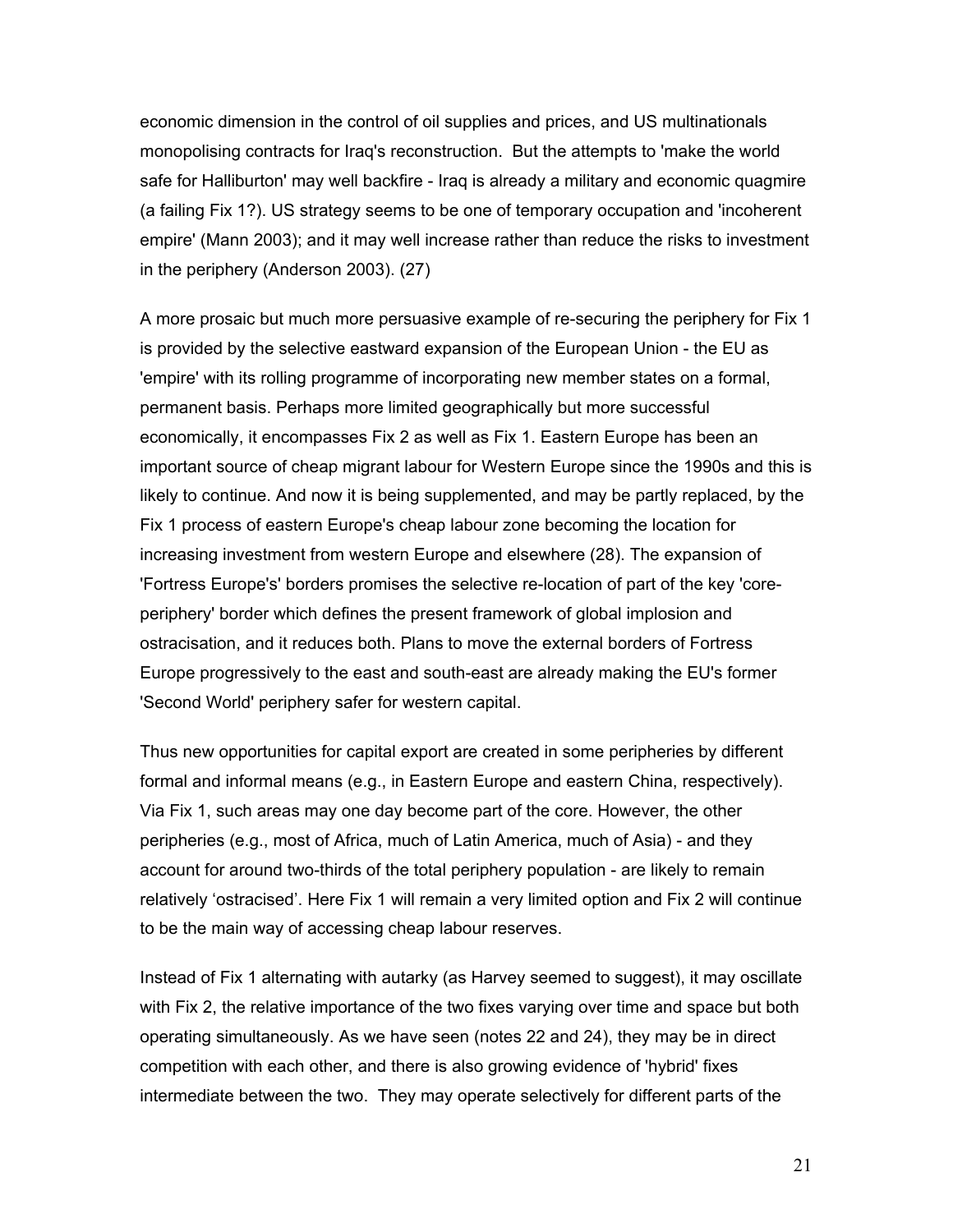periphery (e.g., Fix 1 predominating in the new member states of the EU; Fix 2 taking immigrant labour from less secure regions further east). A combination of Fix 2 and Fix 1 may indeed be capitalism's 'external spatial solution' for the foreseeable future.

This comes with the caveat that the 'foreseeable future' has a short horizon in the present unstable and unpredictable conditions of incipient capitalist crisis. The continuation of Fix 2 and the re-assertion of Fix 1 will confirm nationalistic immigration controls and imperialism as crucial - and related - political issues. The outcomes of future political struggles cannot be predicted, but state borders could well become an even more important means of regulating flows of labour power, cheapening it by reducing the freedoms of 'free' labour, and serving to divide the working class ideologically and politically. Cheap labour being allowed to continue filtering through borders under the duress of chauvinistic and increasingly draconian border controls is a distinct possibility. These controls will have to be opposed, and likewise, the imperialistic, warlike propensities of Fix 1. Links between them include opposition to racism against people of the periphery, whether beyond the core (Fix 1) or within it (Fix 2). Furthermore, these transnational labour market processes demand transnational forms of participatory democracy; and here opposition to immigration controls and borders as divisive barriers can connect with the 'anti-globalisation/anti-capitalist' movement (see Anderson 2002).

In typical capitalist fashion, both Fix 1 and Fix 2 are a case of the cure being part of the disease. So too are the extreme disparities between core and periphery which underlie both spatial fixes. This is the context within which contemporary borders have to be understood.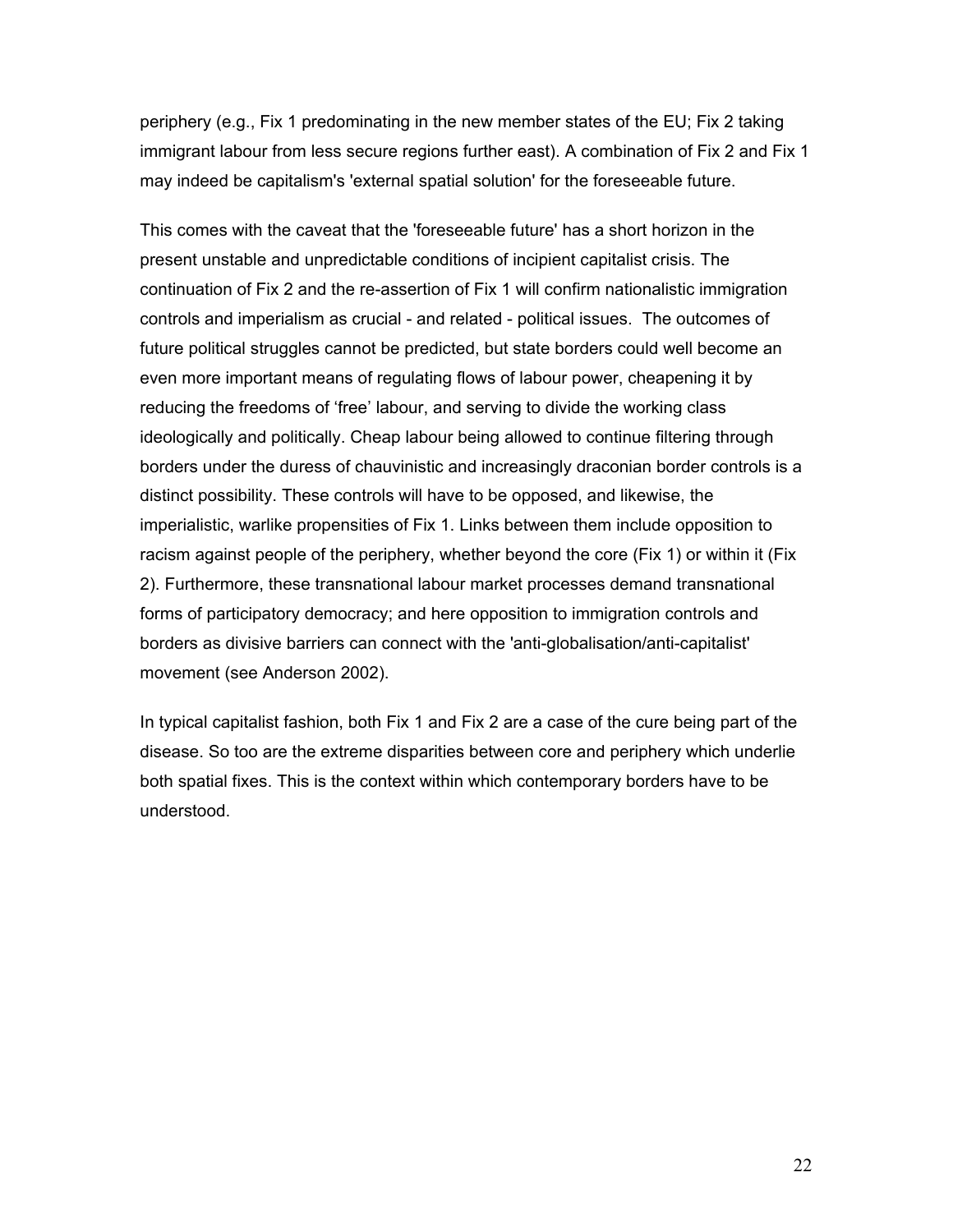### **NOTES**

1. This paper was initially drafted for presentation at the Conference on *Global Regulation*, Centre for Global Political Economy, University of Sussex, May 2003 (before the 'hidden' dimension of immigrant labour became a matter of general public discussion). It has been substantially revised on the basis of helpful comments and criticisms - our thanks to participants at the conference; also to Warwick Armstrong (University of Oxford), Trevor Barnes (British Columbia), Kevin Cox (Ohio State), Sabine Dreher (Near East University, Lefkosa,Turkey), James Goodman (Sydney), Russell King (Sussex), Luis Alberto Di Martino (Japan), Liam O'Dowd (Belfast), Jamie Peck (Wisconsin), Michael Samers (Nottingham), and Tom Wilson (Binghamton). Along with other conference papers, a shorter version is being published as 'A New Spatial Fix for Capitalist Crisis? Immigrant labour, state borders and the new ostracising imperialism', in L. Assassi, K. van der Pijl and D. Wigan (eds.) *Contextualising Global Regulation: Managing Crisis after the Imperial Turn,* Palgrave, forthcoming.

2. The inspiration for this paper was two-fold: David Harvey's stimulating exposition of the 'traditional spatial fix' of exporting capital (Harvey 2001), and the disjuncture between it and our immediate contemporary experience of imported labour being crucial to economic success in Ireland.

3. The estimated 13.5 million newcomers accounted for over 50% of the growth of the USA's labour market. The majority were in low-paid jobs and many were over-qualified for them - a quarter had university degrees though some of the latter were in higher paid jobs (*Guardian*  3.12.02; Sum *et al* 2002).

4. The pattern is widespread. England has reportedly experienced its highest ever levels of immigration (*Observer* 8.12.02); while in Scotland they discussed not getting their 'fair share' of immigrants and how to attract them to ensure economic growth. Spain was tapping into Spanishspeaking Latin American labour supplies through a new 'open-door' policy for people with recent Spanish ancestry. Japan, not previously a 'country of immigration', was employing substantial amounts of low-paid peripheral labour, some of it illegal, some of it in '3 K' jobs (hard, dirty and dangerous), often in an atmosphere of hostility towards immigrants (information from Luis Alberto Di Martino).

5. As in the slogan 'Workers to the work' rather than 'Work to the workers'. Peripheral labour moving to work in the core includes the higher paid (e.g., doctors from India, nurses from the Philippines - without whom the British National Health Service might collapse), but the great bulk of migants from the periphery are low-paid, often very low paid. This group has most impact in reducing the average costs of labour in the core and is our focus in this working paper. While the core gets the main benefits in all these cases, the very substantial costs of producing the labour power in the first place (e.g., raising children, schooling them, etc.) are mainly carried by the periphery - a fact usually missing in chauvinistic arguments about immigrants getting 'the benefits of our services'.

6. But autarky to some extent encompassed colonial investment where it was the autarky of formal empires such as the British or French; and it was only from the 1950s that the 'Third World's' share of external investment began its long-run decline (Mann 2003).

7. Robert Brenner (2002) documents the fall in profits in G7 countries between the 'long boom' of 1950-70 and the 'long downturn' of 1970-93. Profit rates in the USA increased in the 1990s in the boom of the 'new economy', due, according to Brenner (2002, 239), to reductions in absolute and relative costs including the 'effective wiping out of wage growth'. There was a substantially lower annual increase in wages, and in productivity, between 1995 and 2000 than in the 1948-73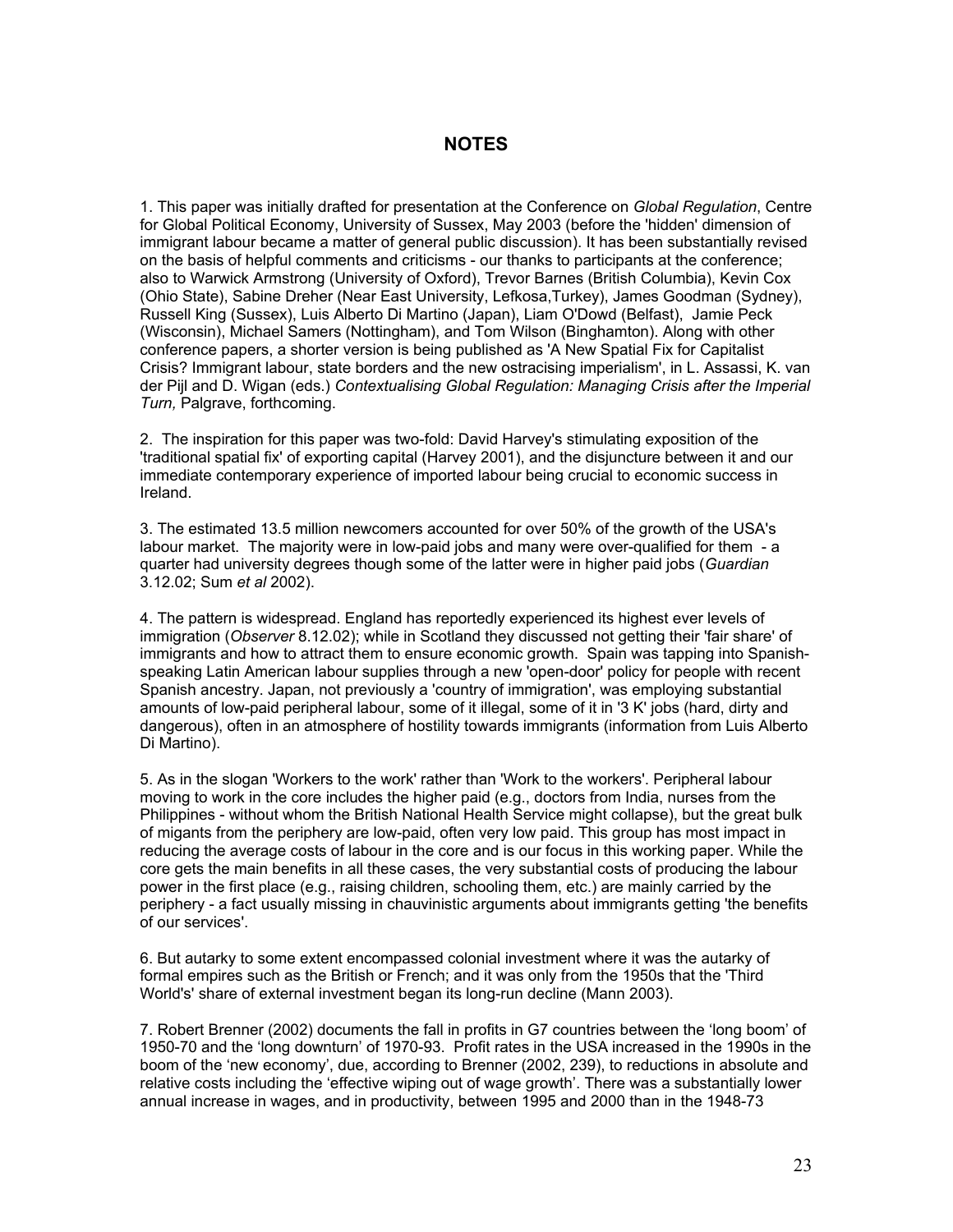period. Brenner does not mention labour immigration but Fix 2 was undoubtedly an important factor behind the 1990s boom (see Sum *et al* 2002). In Brenner's theory, the uneven development between the USA on one side and Germany and Japan on the other - first the latters' subordinate position, and then their convergence and rivalry with the USA - explain both the long boom and the long downturn. But rather than being, as is generally supposed, simply an *alternative* to the Marxist theory of crisis as due to the over-accumulation of capital, uneven development might better be seen as bringing an *additional* spatial dimension of causality to the basic factor of over-accumulation as established by analysis at the abstract level of the mode of production.

8. Peripheral labour is cheaper partly because subsistence is a bigger element in its reproduction. Unemployed workers are often forced to revert to subsistence production, but they still constitute a reserve which is ripe for (re-)proletarianisation.

9. Rosa Luxemburg had seen the use of "Force, fraud, oppression, looting...." as characteristic of the 'primitive' or 'original' appropriation of wealth from non-capitalist colonies, but as Harvey (2004) points out, they have continued in use *within* capitalism and especially in the present new imperialism. They are found in the core as well as the periphery - in the U.S.A. (e.g., Enron) as well as in the 'mafia capitalism' of the ex-U.S.S.R., or occupied Iraq.

10. Labour flows are often given little or no role in explaining globalisation, or are not situated in the bigger global picture; but other notable exceptions include Stephen Castles (e.g., Castles and Millar 1998), Saskia Sassen (e.g., 1988), and Michael Samers (e.g., 1999). See Samers (1999) on the relative neglect of labour in general and migration in particular. As Kevin Cox argues, the counterposing of supposedly mobile capital to immobile labour is 'a bogey that needs to be laid to rest' (Cox 1997, 126).

11. Immigrant Portuguese (see Soares 2002) and other migrant workers in Northern Ireland were initially shrouded in a 'conspiracy of silence', including by the media - perhaps surprising considering their genuine 'novelty value newsworthiness'. But this paradox and other ambivalent attitudes echo the ambivalence towards Mexican labour in the USA and the paradox of ostentatious but in practice ineffective border controls (see Heyman 1999) - controls which seem on purpose to be literally 'full of holes'. This fits with targetting 'illegal workers' rather than 'illegal employers'.

12. Mrs Thatcher blatantly played the electoral 'race' card by talking of 'floods' of immigrants, while some of her right-wing New Labour successors use more carefully 'coded' language to the same effect. For instance, Messrs. Blair and Blunkett promised 'tougher measures' and a big reduction in the number of incomers, thereby confirming the latters' negative image (and appeasing and encouraging the extreme right whose central - only?- policy is 'stopping immigration'). While Mr Blunkett has been somewhat unusual in pointing out the economic benefits of immigration, the Labour Government's anti-immigrant measures being attacked *from the left* by the right-wing leader of the Conservative Opposition said it all. Some of the right-wing British tabloid press surpass - and drag along - the 'respectable' politicians, their allegations about 'disease-carrying' immigrants echoing Hitler's medical imagery.

13. While Ireland now imports cheap immigrant labour, Ireland's 'new emigrants' (MacLoughlin 1994) - relatively young, well-educated, short-term, transient - make up some of the USA's 'new immigrants' - often 'undocumented' and working illegally, and often in relatively low-paid, temporary jobs well below their levels of education and training. The complex relative geography includes a hierarchy of 'local' cores and associated peripheries (e.g., Britain-Ireland, Greece-Albania, Poland-Belorussia, Brazil-Bolivia), pockets of core within the periphery (maybe courtesy of Fix 1), and of periphery within the core - 'internal colonies' or 'the Third World in the First' (augmented perhaps by Fix 2).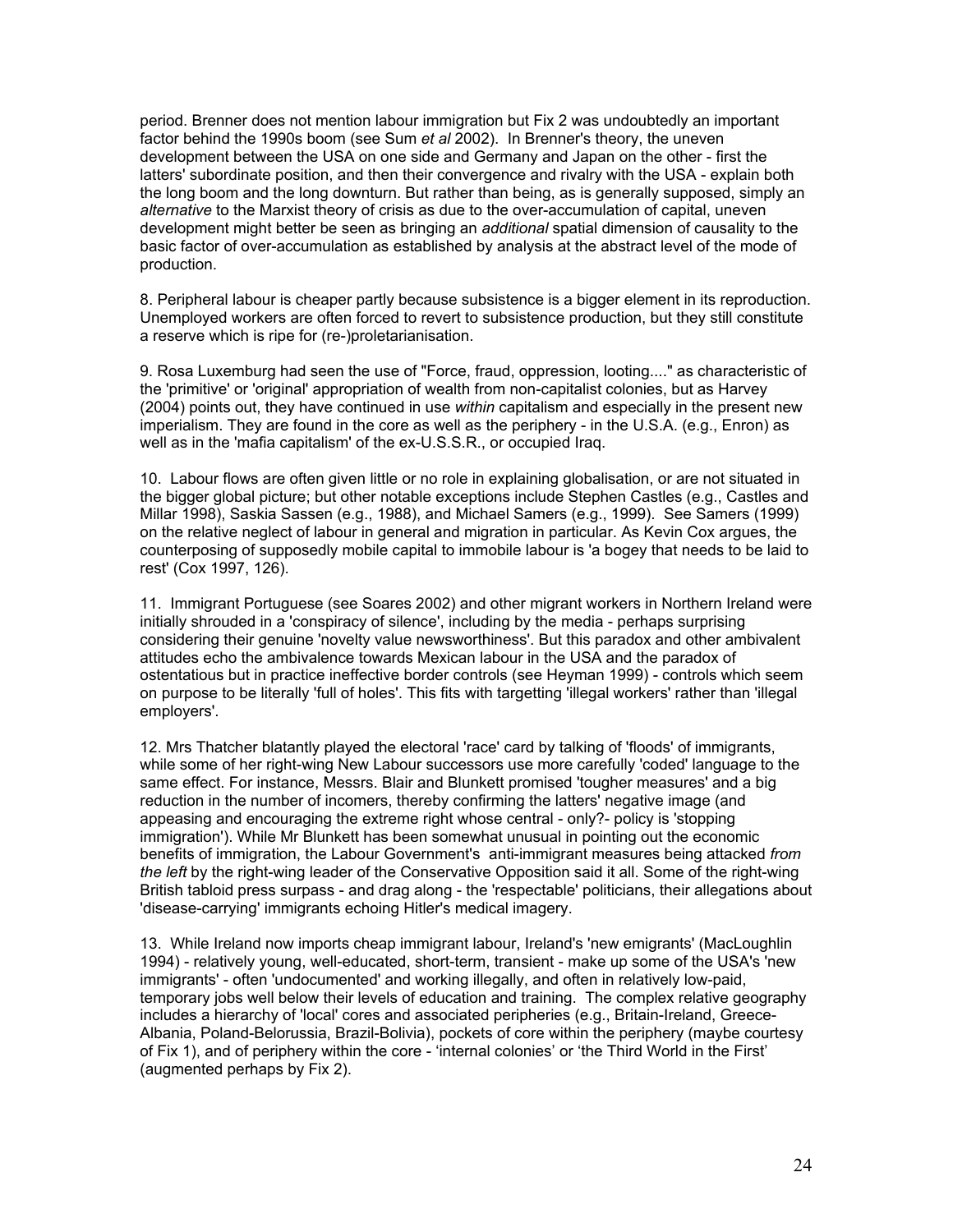14. Anecdotal information about call-centre jobs suggests that wages are some ten times higher in the UK than in India; and UK wage rates are some five times higher than those of eastern Europe.

15. This neglect is despite the Marxist emphasis on the 'reserve army' of labour as disciplining the workforce and holding down the costs of labour power, and the fact that the global system's main 'reserves' of un- and under-used labour are now overwhelmingly located in the peripheries. For example, the leading Marxist economist Ernest Mandel in discussing how the 'reserve army' could be increased, mentioned mechanisation freeing-up or creating a labour surplus, and the incorporation of 'house-bound' women into the paid labour force, but there was no mention of importing surplus labour from elsewhere (Mandel 1975).

16. Borders are variably porous 'barriers; 'resources' in cheapening labour and providing opportunities for the legal and illegal evasion of various costs; and 'symbols' (as well as material means) of exclusion.

17. The 'welfare state contract' which labour achieved (at least in Western Europe) during the post-war boom cemented popular identification with the national state. But systematic erosion of the 'contract' in the post-boom period can be blamed on 'immigrants' not identified with the original 'contract' and not identified with the national state (Harris 1995) - the fact that other states and societies paid for their production as labour (see note 4, above) conveniently forgotten. Immigrants are people without history.

18. We are concentrating here on the advantages of borders as regulating mechanisms for capital versus labour, but in other circumstances borders are a disadvantage to capital - hence the weakening of the EU's internal borders. Borders interrupt labour supplies, stop access to labour or 'artificially' raise the cost of labour that is accessed (Shuttleworth and Anderson 2001; Shuttleworth, Anderson and McKinstry 2002). More generally, borders pose major problems of cross-border regulation and governance (see Anderson, O'Dowd and Wilson 2003).

19. In the mid-19th century the core of capitalism was largely confined to Britain, its main labour reservoir was Ireland, and flows from periphery to core were largely *intra*-UK , within what was then the same state. By the mid-20th century the core was all the advanced industrial countries, and flows from periphery to core were *inter*-continental - from the Caribbean, India, Africa, Asia, and Latin America.

20. As well as peripheries being ignored by investors, 'ostracisation' also involves falling prices for the periphery's raw material exports, and higher interest and debt repayments to the core.

21. This example of concrete spatial analysis adding another causal dimension to aspatial analysis can be compared to the similar case of the 'uneven development' theory of crisis - see note 7, above.

22. For example, it was reported by an Irish mushroom farmer that he (and his industry) would go out of business if very cheap (and often undocumented) east European labour became unavailable. Supermarket chains which often dominate agricultural suppliers would be able to get cheaper mushrooms direct from Eastern Europe. In such situations Fix 1 and 2 could conceivably be alternatives in direct competition if core capital was invested in eastern European mushroom plants. It was rumoured for instance that an Irish meat packing firm which employs cheap Brazilian labour in a plant in Ireland is opening a plant in Brazil which would employ cheap Brazilian labour there.

23. During the boom much immigrant labour was not especially cheap or transient. In more regulated and often public sector employment, immigrants generally had the same wages and conditions as everyone else, and actually higher levels of unionisation.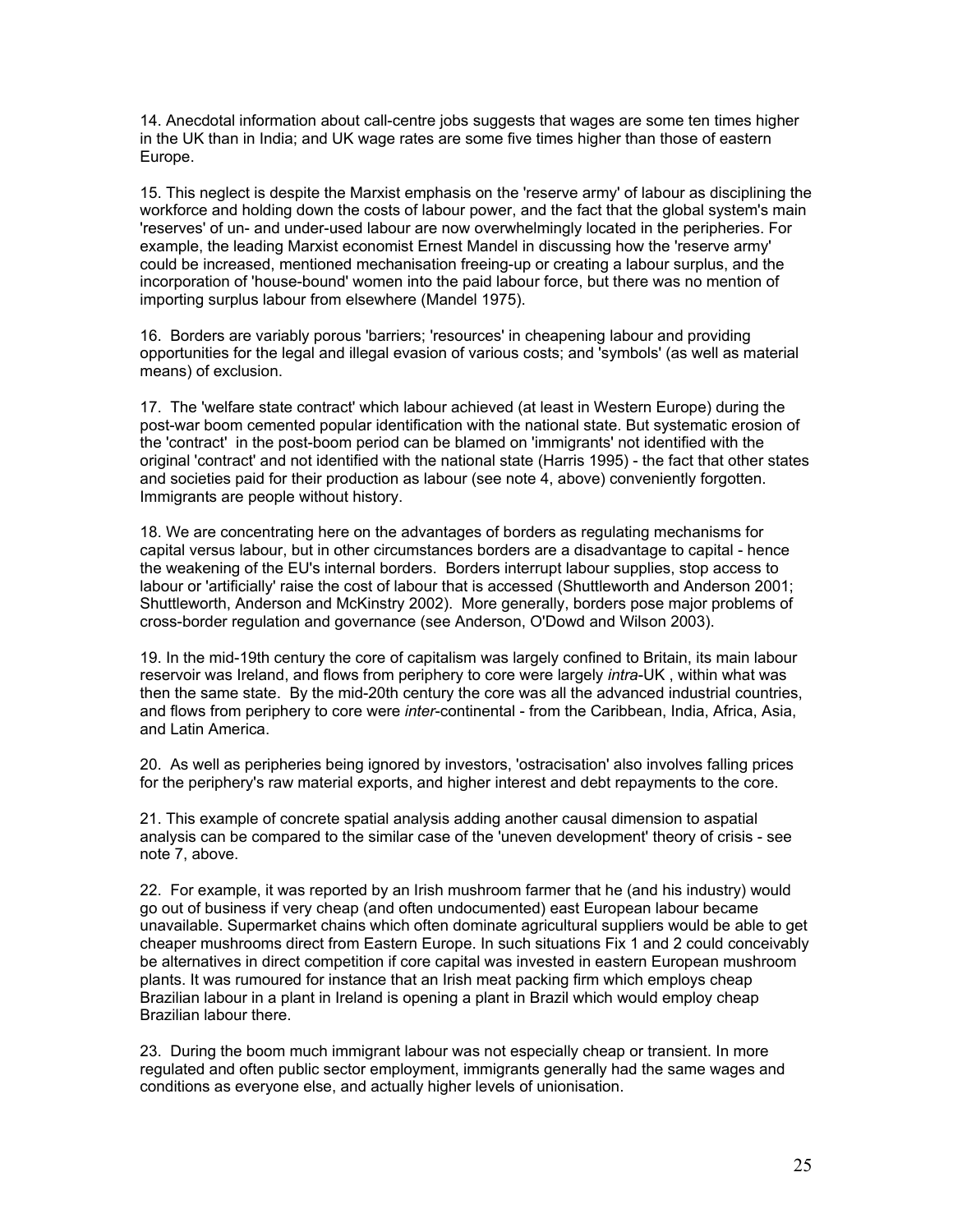24. 'Hybrid' labour fixes - employing cheap peripheral labour *in situ* (like Fix 1) but with most of the capital investment remaining in the core (as in Fix 2) - are possible in information processing jobs using internet or satellite communications, and especially in labour-intensive operations (e.g., call centres). In some cases there is not much investment in fixed plant; or the non-labour investment is mainly in data banks or computer systems which are (safely) located in the core but can be directly accessed by computer and worked on by cheaper labour in peripheral locations. This cheaper labour may be as or better qualified than the alternative core labour; or the jobs may be more routinised and de-skilled; or subcontracting and 'trade within production' may be involved - as with BT's operations in India. This 'getting the best of both world's' - avoiding the high wages of the First World and the high risks of the Third - would seem to have growing possibilities, including perhaps in *e*-commerce?

25. The contrary effects of up-skilling and de-skilling are disputed, but clearly there are large numbers of menial or undesirable jobs in advanced economies (Peck 2001), and income inequality has grown in many countries in the recent past. (E.g., see the Economic Policy Institute **<http://www.cbpp.org/1-18-00sfp.htm>**; and the United Nations Development Programme **<http://www.undp.org/poverty/initiatives/wider/wiid.htm> .**

26. Data on flows of FDI still show the dominance of *intra*-core flows, but recent anecdotal evidence suggests an increasing outflow of jobs in some sectors, such as textiles (again) and call-centres from the UK to North Africa and India respectively, and manufacturing jobs from the USA to South-East Asia.

27. While the USA's aggressive neo-conservatism is most immediately focused on securing oil supplies and foreign investment opportunities more generally, it is above all concerned with maintaining US hegemony *vis a vis* allies who are also potential rivals, most notably China, Russia and also the EU (Anderson 2003).

28. In a further move towards more concrete analysis, we plan to test this 'Fix 1/Fix 2 model' by using it to analyse empirical data on flows of capital and labour in the EU 'empire' - between its western core and its eastern peripheries, including states involved in the May 2004 enlargement.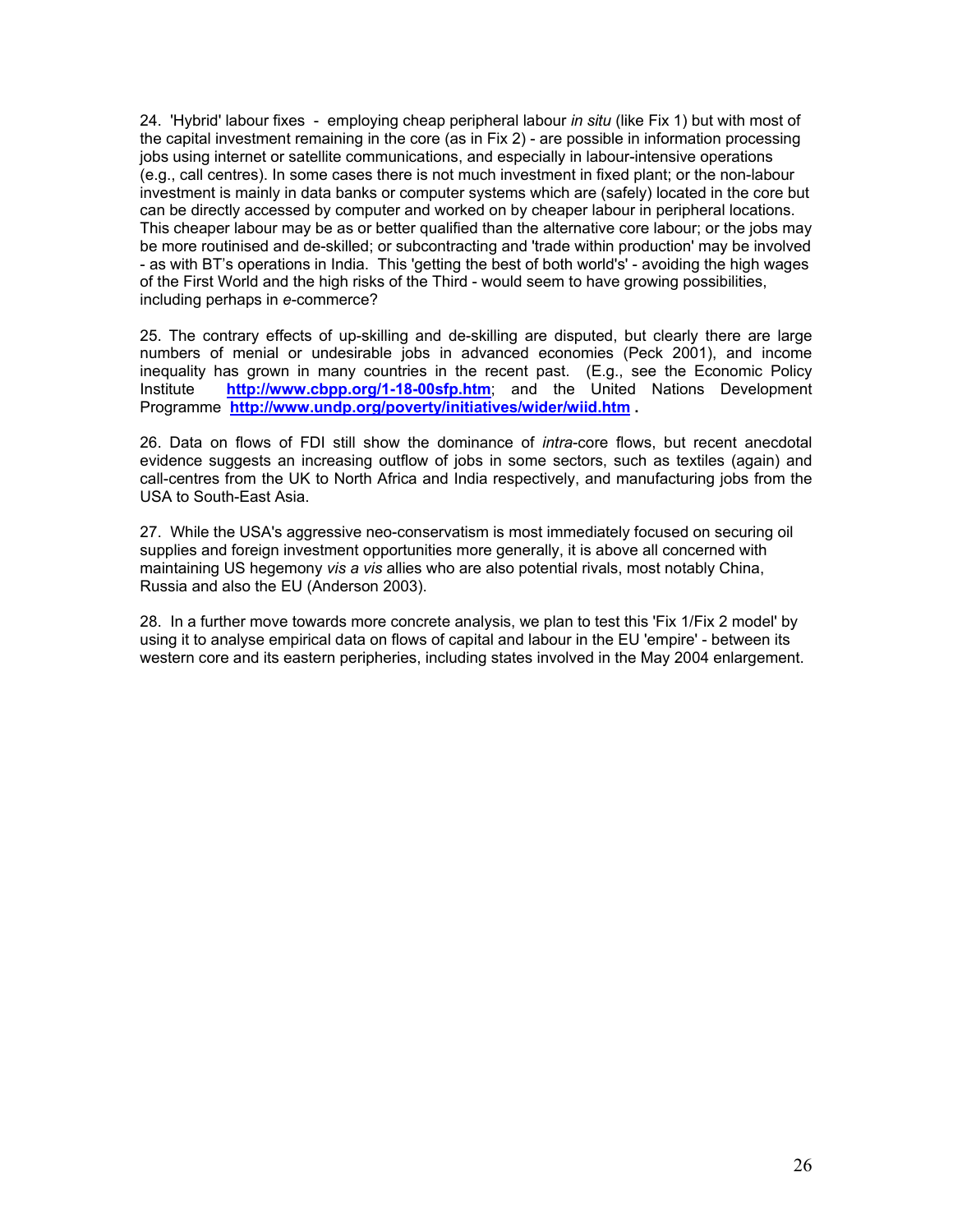#### **REFERENCES**

Amin S. (1996) The challenge of globalisation, *Review of International Political Economy*, 3, 2, 216-259.

Anderson J. (2001) *Theorizing State Borders: 'Politics/Economics' and Democracy in Capitalism,* Electronic Working Paper Series, WP 01, Centre for International Borders Research (CIBR), Queen's University Belfast (*www.qub.ac.uk/cibr*).

Anderson J. (2002) Questions of democracy, territory and globalisation, Chapter 1 in Anderson J. (ed.) *Transnational Democracy: Political spaces and border crossings*, London: Routledge, 6-38.

Anderson J. (2003) American Hegemony after September 11: Allies, rivals and contradictions, *Geopolitics, 8, 3, 2003.*

Anderson J., O'Dowd L. and Wilson T.M. (eds.) 2003 *New Borders for a Changing Europe: Cross-Border Cooperation and Governance,* Frank Cass, London. Also published as *Regional and Federal Studies*, vol. 12, no 4. 2003.

Brenner R. (2002), *The Boom and the Bubble*, Verso, London.

Castles S. and Miller M. (1998) *The Age of Migration: International Population Movements in the Modern World,* 2<sup>nd</sup> edition, Macmillan, Basingstoke.

Cohen R. (1987) *The New Helots: Migrants in the International Division of Labour*, Avebury, Aldershot.

Cox K. (1997) Globalisation and the politics of distribution: A critical assessment, Chapter 5 in Cox K. (ed) *Spaces of Globalization : Reasserting the Power of the Local*, Guilford, New York, 115-136.

Harris N. (1995), *The New Untouchables: Immigration and the New World Worker*, Penguin, Harmondsworth.

Harvey D. (2001) The spatial fix: Hegel, Von Thunen and Marx, Chapter 14 in *Spaces of Capital: towards a critical geography,* Edinburgh: Edinburgh University Press, 2001, pp. 284-311. (Originally published in *Antipode*, 1981.)

Harvey D. (2004 forthcoming) The 'new' imperialism: accumulation by dispossession, *The Socialist Register*, London: Merlin.

Heyman J. (1999), Why interdiction? Immigration control at the United States-Mexico border, *Regional Studies* 33, 7, 619-630.

Hoogvelt A, (1997), *Globalisation and the Postcolonial World: The New Political Economy of Development*, Basingstoke: Macmillan Press.

Jessop B., (2003) *From Thatcherism to New Labour: Neo-Liberalism, Workfareism and Labour Market Regulation,* Department of Sociology, University of Lancaster.

Kidron M., (1970), *Western Capitalism Since The War*, Penguin, Harmondsworth.

King R., Mai N., and Dalipaj M. (2003) *Exploding the Migration Myths: Analysis and recommendations for the European Union, the UK and Albania*, Research Report commissioned by Oxfam GB and the Fabian Society, Sussex Centre for Migration Research, University of Sussex.